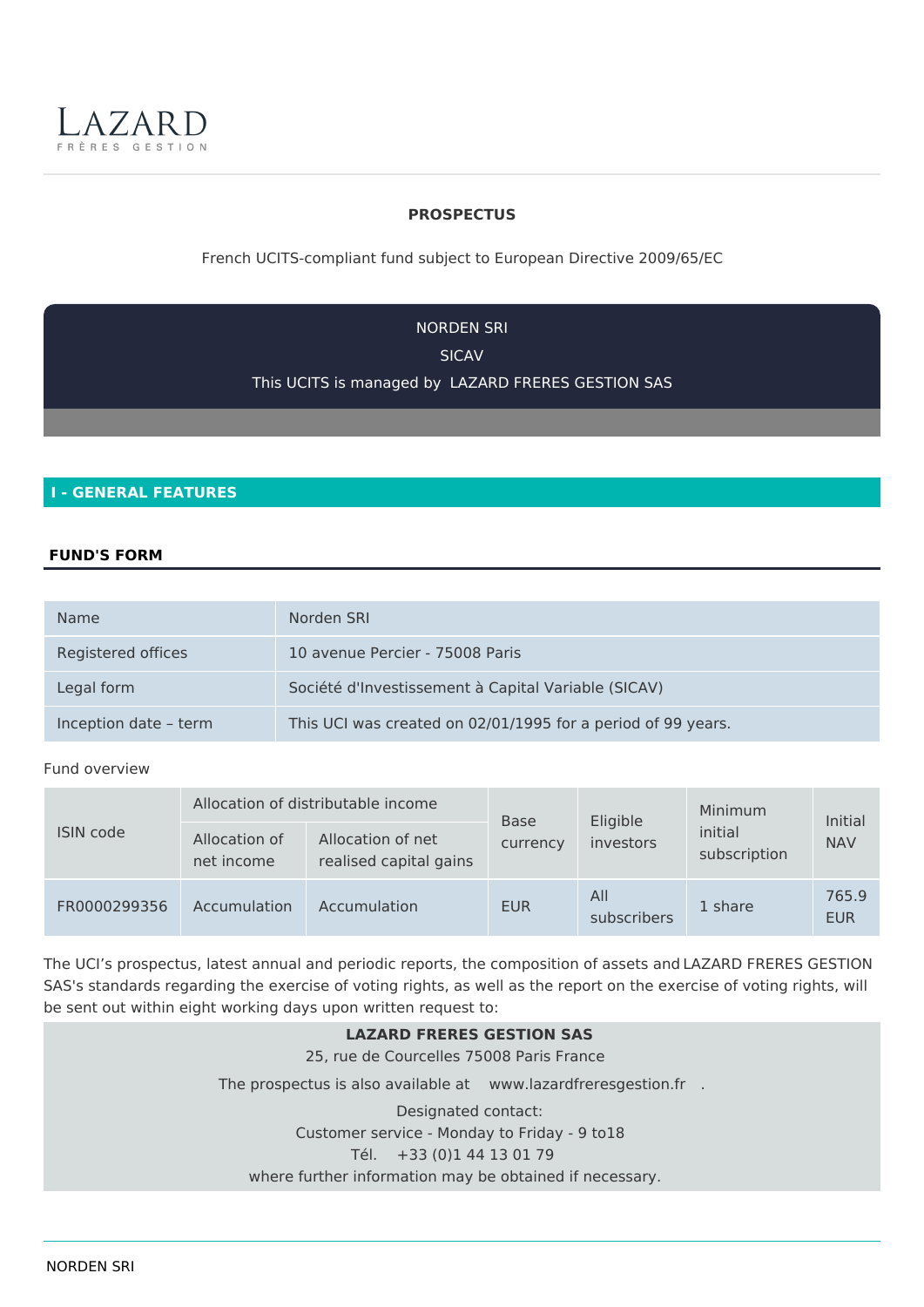| Delegated management<br>company                                                    | <b>LAZARD FRERES GESTION SAS</b><br>25, rue de Courcelles - 75008 Paris<br>Management company incorporated under French law authorised by the<br>French securities regulator (Autorité des Marchés Financiers - AMF) on 28th<br>December 2004, no. GP 04 0000 68                                                                                                                                                                                                                                                                                                                                                                                                                                                                                                                                                                                                                                                                                                                                                               |
|------------------------------------------------------------------------------------|--------------------------------------------------------------------------------------------------------------------------------------------------------------------------------------------------------------------------------------------------------------------------------------------------------------------------------------------------------------------------------------------------------------------------------------------------------------------------------------------------------------------------------------------------------------------------------------------------------------------------------------------------------------------------------------------------------------------------------------------------------------------------------------------------------------------------------------------------------------------------------------------------------------------------------------------------------------------------------------------------------------------------------|
| Custodian                                                                          | LAZARD FRERES BANQUE<br>175 boulevard Haussmann - 75008 Paris<br>Credit institution incorporated under French law authorised by the French<br>Credit Institutions and Investment Firms Committee (Comité des<br>Etablissements de Crédit et des Entreprises d'Investissement - CECEI) under<br>no. 30748.<br>The custodian's functions, as set out in the applicable regulations, include<br>safeguarding of the assets, ensuring the legality of decisions taken by the<br>management company and monitoring of cash flow related to the Funds.<br>Sub-delegation:<br>A description of the functions of delegated custody agents, a list of the<br>custody and sub-custody agents of Lazard Frères Banque, and information<br>on conflicts of interest that may arise in relation to these agents are<br>available on the Lazard Frères Banque website: http://lazardfreresbanque.fr<br>Investors may obtain updated information on request.<br>The custodian operates independently of the investment management<br>company. |
| Delegated registrar of units                                                       | <b>CACEIS BANK</b><br>89-91 rue Gabriel Péri - 92120 Montrouge<br>Public limited company with a board of directors<br>Bank and investment services provider accredited by the CECEI on April 1st,<br>2005.                                                                                                                                                                                                                                                                                                                                                                                                                                                                                                                                                                                                                                                                                                                                                                                                                     |
| Delegated agent for the<br>centralisation of subscription<br>and redemption orders | <b>CACEIS BANK</b><br>89-91 rue Gabriel Péri - 92120 Montrouge<br>The management company has delegated management of the Fund's<br>liabilities to CACEIS Bank, which is therefore responsible for centralising and<br>processing subscription and redemption orders for the Fund's units<br><b>Co-centralisation:</b><br>LAZARD FRERES BANQUE<br>175 boulevard Haussmann - 75008 Paris<br>On behalf of clients for whom it provides custody account-keeping services                                                                                                                                                                                                                                                                                                                                                                                                                                                                                                                                                           |
| Accounting management by<br>delegation                                             | <b>CACEIS FUND ADMINISTRATION</b><br>89-91 rue Gabriel Péri - 92120 Montrouge                                                                                                                                                                                                                                                                                                                                                                                                                                                                                                                                                                                                                                                                                                                                                                                                                                                                                                                                                  |
| Statutory auditor                                                                  | PRICEWATERHOUSECOOPERS AUDIT<br>63 rue de Villiers - 92200 Neuilly-sur-Seine<br>Signatory - M. Frédéric Sellam                                                                                                                                                                                                                                                                                                                                                                                                                                                                                                                                                                                                                                                                                                                                                                                                                                                                                                                 |
| Promoter                                                                           | <b>LAZARD FRERES GESTION SAS</b><br>25, rue de Courcelles - 75008 Paris                                                                                                                                                                                                                                                                                                                                                                                                                                                                                                                                                                                                                                                                                                                                                                                                                                                                                                                                                        |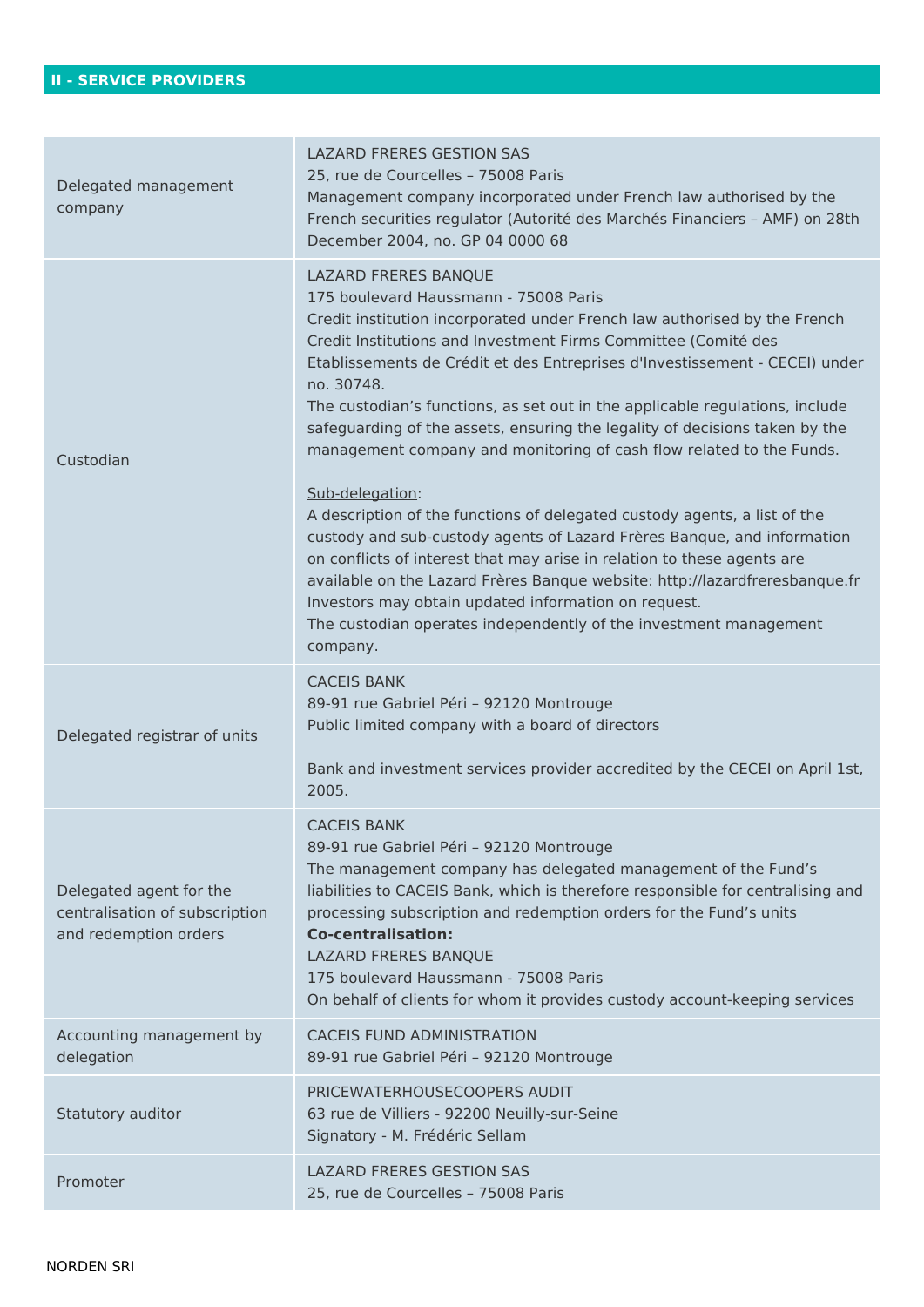| Advisor (if applicable)                              | <b>NA</b>                                                                                                                    |
|------------------------------------------------------|------------------------------------------------------------------------------------------------------------------------------|
| Sub-investment manager (if<br>applicable)            | <b>NA</b>                                                                                                                    |
| Administration, management<br>and supervisory bodies | The names and functions of the Chairman and members of the Board of<br>Directors are available in the SICAV's annual report. |

# **III - OPERATION AND MANAGEMENT**

# **GENERAL FEATURES**

# 1. Features

| <b>Characteristics of shares</b>                     |                                                                                                                                                                                                                                                                                                                                                                                                                                                                                                                                                                                                                                                                                                                                                     |
|------------------------------------------------------|-----------------------------------------------------------------------------------------------------------------------------------------------------------------------------------------------------------------------------------------------------------------------------------------------------------------------------------------------------------------------------------------------------------------------------------------------------------------------------------------------------------------------------------------------------------------------------------------------------------------------------------------------------------------------------------------------------------------------------------------------------|
| <b>ISIN code</b>                                     | FR0000299356                                                                                                                                                                                                                                                                                                                                                                                                                                                                                                                                                                                                                                                                                                                                        |
| Nature of the rights attached<br>to the UCI's shares | Each shareholder has an ownership right in and to the assets of the UCI in<br>proportion to the number of shares owned.                                                                                                                                                                                                                                                                                                                                                                                                                                                                                                                                                                                                                             |
| Voting rights attached to the<br>UCI's shares        | Each shareholder is entitled to one vote for each share held.                                                                                                                                                                                                                                                                                                                                                                                                                                                                                                                                                                                                                                                                                       |
| Form of shares                                       | Bearer or administered registered at the unitholder's discretion.<br>The UCI is listed with Euroclear France.                                                                                                                                                                                                                                                                                                                                                                                                                                                                                                                                                                                                                                       |
| Fractional or whole shares                           | The UCI's shares may be subscribed for and/or redeemed in whole number<br>or can be splitted (see details in section 14. Features of the shares).                                                                                                                                                                                                                                                                                                                                                                                                                                                                                                                                                                                                   |
| Financial year end                                   | Last valuation day in March.<br>However, by way of exception, the first financial year shall include all<br>operations carried out since the inception date until March 31st, 1996.                                                                                                                                                                                                                                                                                                                                                                                                                                                                                                                                                                 |
| First financial year end                             | Last valuation day in March 1996.                                                                                                                                                                                                                                                                                                                                                                                                                                                                                                                                                                                                                                                                                                                   |
| Taxation                                             | The UCI is not subject to corporate income tax. However, its shareholders<br>are liable for taxation on dividends that the SICAV distributes and on<br>realised capital gains or losses. The tax treatment of sums distributed by<br>the SICAV or the unrealised or realised capital gains or losses of the SICAV<br>depends on the tax rules applicable to the particular circumstances of each<br>subscriber and/or the SICAV's investment jurisdiction. If you are unsure of<br>the tax rules applying to your particular circumstances, you should consult a<br>professional adviser. The SICAV's "in" or "out" status as regards the<br>investment thresholds of the EU directive on the taxation of savings is<br>shown in the annual report. |

#### **OTHER SPECIFICATIONS**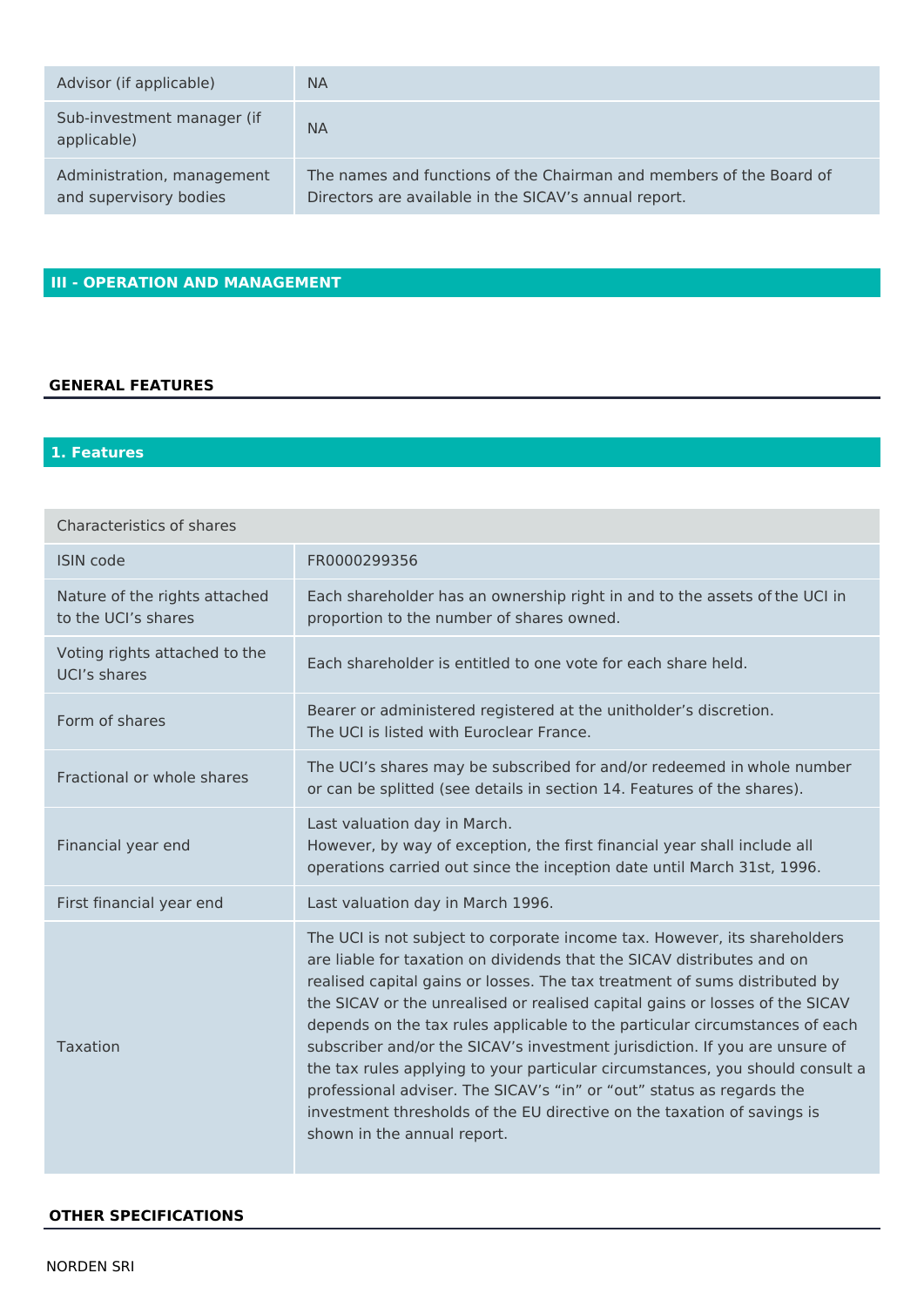| Fund of fund                  |              | None                                                                                                                                                                                                                                                                                                                  |
|-------------------------------|--------------|-----------------------------------------------------------------------------------------------------------------------------------------------------------------------------------------------------------------------------------------------------------------------------------------------------------------------|
| Classification                |              | International equities                                                                                                                                                                                                                                                                                                |
| Investment<br>objective       | FR0000299356 | The investment objective is to achieve a higher return (net of charges) than<br>the benchmark index, the MSCI Nordic Countries expressed in euros, with net<br>interest or dividends reinvested, over a recommended investment period of<br>five years, by applying a Socially Responsible Investment (SRI) strategy. |
| <b>Benchmark</b><br>indicator | FR0000299356 | <b>MSCI Nordic Countries</b><br>The MSCI Nordic Countries index represents the performance of the equity<br>markets of the Nordic countries (Sweden, Denmark, Norway and Finland).<br>Data is available on the website: www.msci.com<br>Bloomberg code: M7ND Index                                                    |

# 1. Strategies used

A company's rate of return on invested capital above the cost of capital reflects its economic performance, as shown in its long-term stock market performance. Accordingly, the strategy applied within the SICAV is based on the following:

• A best-in-universe approach that consists in favouring the issuers with the best non-financial ratings, irrespective of their business sector;

- Identifying companies with the best economic performance profiles;
- Verifying that performance through financial analysis and examination of underlying strategies;
- Stock-picking from among such companies according to the market's undervaluation of that performance at a given time:

. Building a portfolio focused on around 35-60 stocks with good liquidity from large and mid-sized Scandinavian companies without restrictions on sectors.

The focus on achieving the optimum ratio between the company's economic performance and valuation may result in wide divergences between the SICAV's performance and its sector and/or country mix and those of the underlying asset class, i.e. large and mid-caps from the four Scandinavian countries.

## **Analysis and selection**

ESG (environmental, social and governance) analysis is based on a proprietary model shared by the teams in charge of financial management in the form of an internal ESG grid. Based on the various data provided by our ESG partners (non-financial analysis agencies, external service providers, etc.), annual reports and reports on the social responsibility (CSR) of each company and direct exchanges with them, the analysts responsible for monitoring each stock draw up an internal ESG rating based on a quantitative and qualitative approach. This ESG rating takes into account the companies' main negative impacts in terms of sustainability, or Principal Adverse Impacts (carbon emissions, energy consumption, water consumption, waste production) and the risks likely to affect their own sustainability, or Sustainability Risks (regulatory and physical risks, reputational risk through, among other factors, monitoring of controversies).

Each E, S and G pillar is rated from 1 to 5 (5 being the best rating) based on at least ten relevant key indicators per pillar (energy intensity, staff turnover rate, board independence rate, etc.). The company's overall ESG rating summarises the scores for each pillar according to the following weighting: 30% for Environment and Social and 40% for Governance.

ESG ratings are directly built into the financial valuation model via the beta used to set the weighted average cost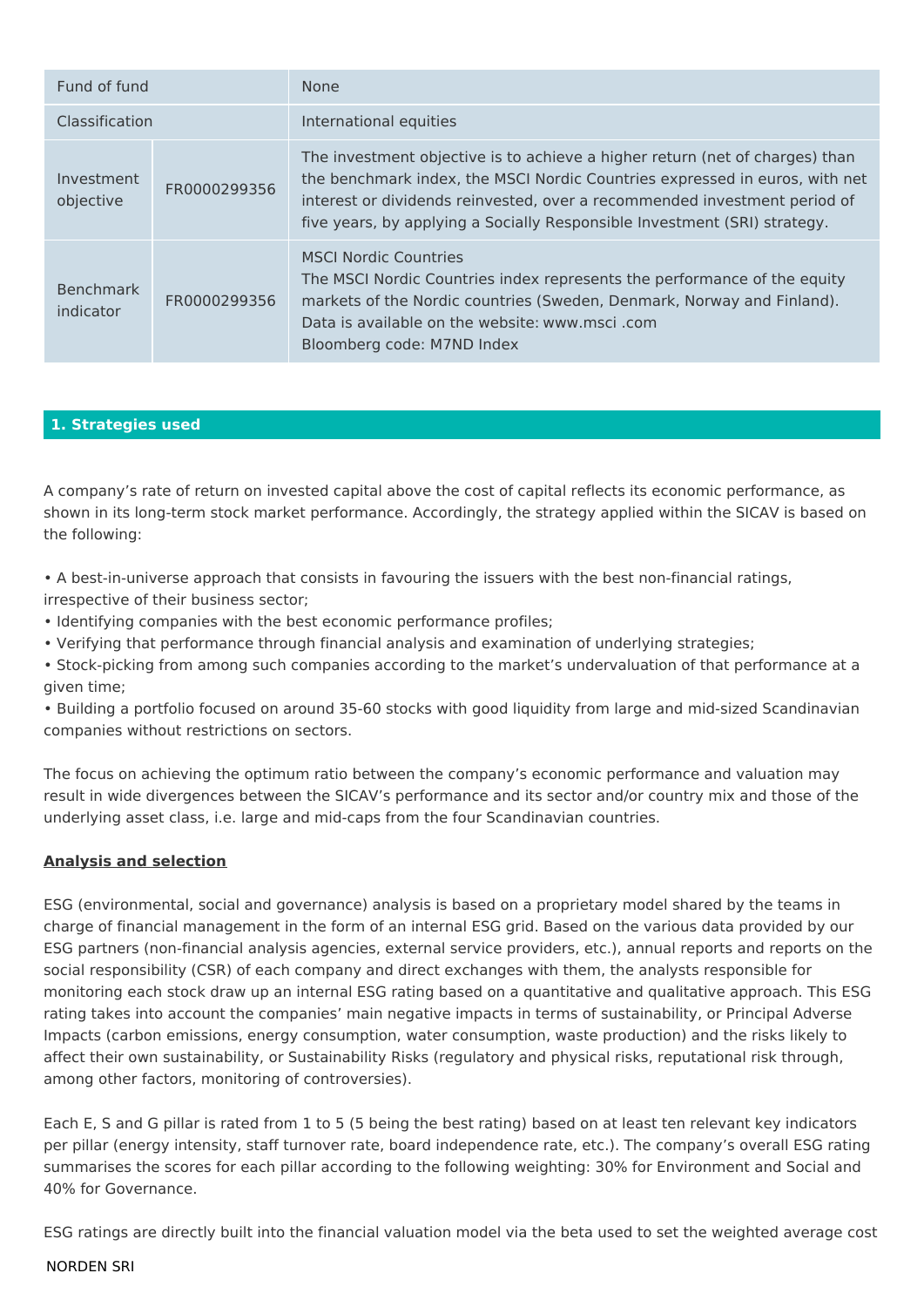of capital (WACC). According to Lazard Frères Gestion's proprietary methodology, the beta factors are weighted as follows:

- The cyclicality of the company's activity (30%);
- Compliance with ESG criteria (20%) quantified by the internal ESG rating;
- Financial leverage (20%):
- Product mix (10%):
- Geographical mix (10%);
- Operating leverage (10%).

A scoring system, built into Lazard Frères Gestion's proprietary model, has been developed by the analysts-fund managers to structure companies' qualitative and financial analysis. This scoring system results in an overall rating for each company, about a quarter of which is determined by ESG criteria.

This rating is used as a portfolio selection and construction tool:

- It provides a summary of the financial and non-financial analysis carried out by the analysts/fund managers;
- It has a direct impact on the determination of the maximum weight allocated to a stock.

Norden SRI thus integrates ESG criteria in two different ways within its analysis and selection process: via the beta and via the scoring system.

## **SRI management**

The UCI promotes environmental and/or social characteristics within the meaning of Article 8 of Regulation (EU) 2019/2088 (the "SFDR").

The SICAV is managed in accordance with the principles of the SRI label defined by the French Ministry of the Economy and Finance. The inclusion of ESG criteria influences the analysis of companies held in the portfolio, stock picking and weighting.

In order to meet the SRI label's management criteria, the analysts-managers ensure that an exclusion rate of 20% or more of the lowest-rated securities in the fund's investment universe is maintained. The risk control department ensures compliance with this criterion on a monthly basis.

For the sake of integrity and objectivity, the scores used to apply this exclusion rate are provided by our ESG partner.

The rating method of our ESG partner is based on a model with 17 years of historical experience, 330 indicators grouped into 38 criteria in 6 areas. These 38 criteria are weighted from 0 to 3 depending on their materiality (relevance) for the sector.

Our partner's ESG analysis is broken down into 6 areas:

## 1. Human Resources: 7 criteria

Promotion of social dialogue / Promotion of employee profit-sharing / Promotion of individual career choices and employability / Controlled management of restructuring / Quality of remuneration systems / Improvement of health and safety conditions / Respect and organisation of working hours

## 2. Environment: 11 criteria

Definition of the environmental and eco-design strategy / Consideration of pollution risks (soil, accidents) / Offer of green products and services / Prevention of risks of damage to biodiversity / Control of impacts on water / Control of energy consumption and reduction of polluting emissions / Control of impacts on air / Control and improvement of waste management / Control of local pollution levels / Control of impacts related to distribution-transport / Control of impacts related to the use and disposal of the product or service.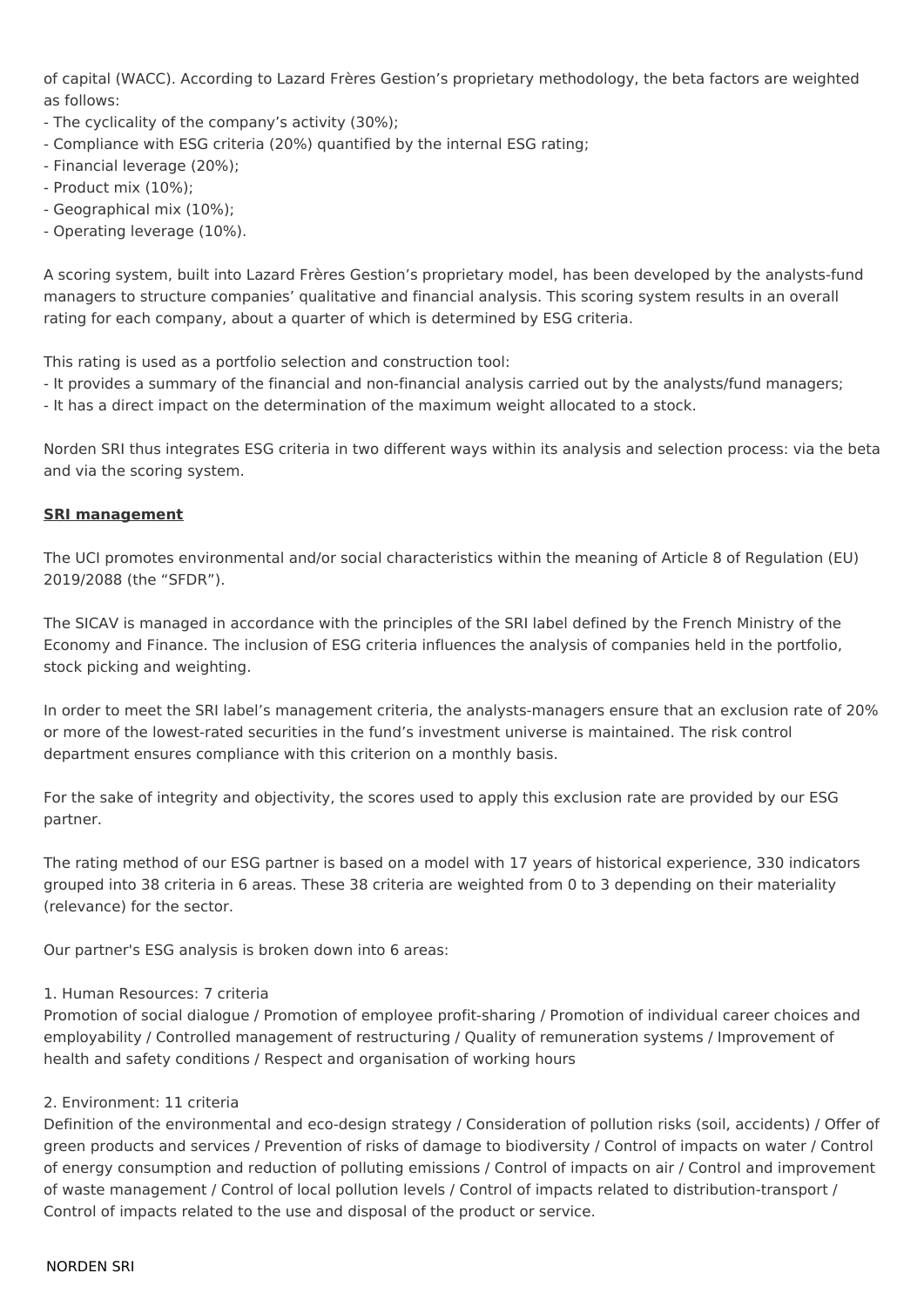# 3. Customer/supplier relationships: 9 criteria

Product safety / Customer information / Contract guidance / Sustainable cooperation with suppliers / Integration of environmental factors in the supply chain / Integration of social factors in the supply chain / Prevention of corruption / Prevention of anti-competitive practices / Transparency and integrity of strategies and influencing practices

# 4. Human rights: 4 criteria

Respect for fundamental rights and prevention of violations of these rights / Respect for the freedom to join trade unions and the right to collective bargaining / Non-discrimination and promotion of equal opportunities / Elimination of prohibited forms of work

# 5. Community involvement: 3 criteria

Commitments in favour of the economic and social development of the area in which the company operates / Consideration of the societal impact of the products and services developed by the company / Contributions by the company to causes of general interest

# 6. Governance: 4 criteria

Balance of powers and efficiency of the board of directors / Audit of control mechanisms / Shareholders' rights / Remuneration of executives

An issuer's ESG rating is based on an absolute rating scale of 0 to 100, with 100 being the highest score. Lazard Frères Gestion calculates the scores used to apply the exclusion rate by weighting each E, S and G pillar equally. The scores for each pillar are recalculated by weighting the of our ESG partner scores for the corresponding areas.

The proportion of issuers covered by an ESG analysis in the portfolio and the benchmark index/universe must be at least 90%, excluding bonds and other debt securities issued by public or quasi-public issuers and cash held on an ancillary basis, and social impact assets (which are therefore capped at 10% of total assets).

Our ESG partner covers approximately 130 stocks in the fund's investment universe (listed Nordic companies with a market capitalisation of more than €250 million), which includes a total of approximately 300 stocks. Given the constraints imposed by the label in terms of exclusion rates (see above) and the coverage of companies by ESG analysis, 90% of the fund must therefore be composed of 80% of the stocks with the best ratings by our ESG partner, while the remaining 10% may be invested in companies not covered by our ESG partner.

If a company held in the portfolio were to drop into the 20% lowest-rated stocks, it would have to be removed from the portfolio within three months.

In order to assess the ESG performance of each issuer with regard to ESG criteria, the following impact indicators are reported at least once a year:

- Environmental performance:
	- Carbon intensity of the portfolio, expressed in CO2 equivalent tonnes per million euros of revenue (Trucost)
- · Social performance:
	- Percentage of companies subject to critical or severe human resources controversies (ESG partner)
- Human rights performance:
	- Percentage of companies subject to critical or severe human rights controversies (ESG partner)
- · Governance performance:
	- Average percentage of independent directors (Proxinvest/ECGS, company reports)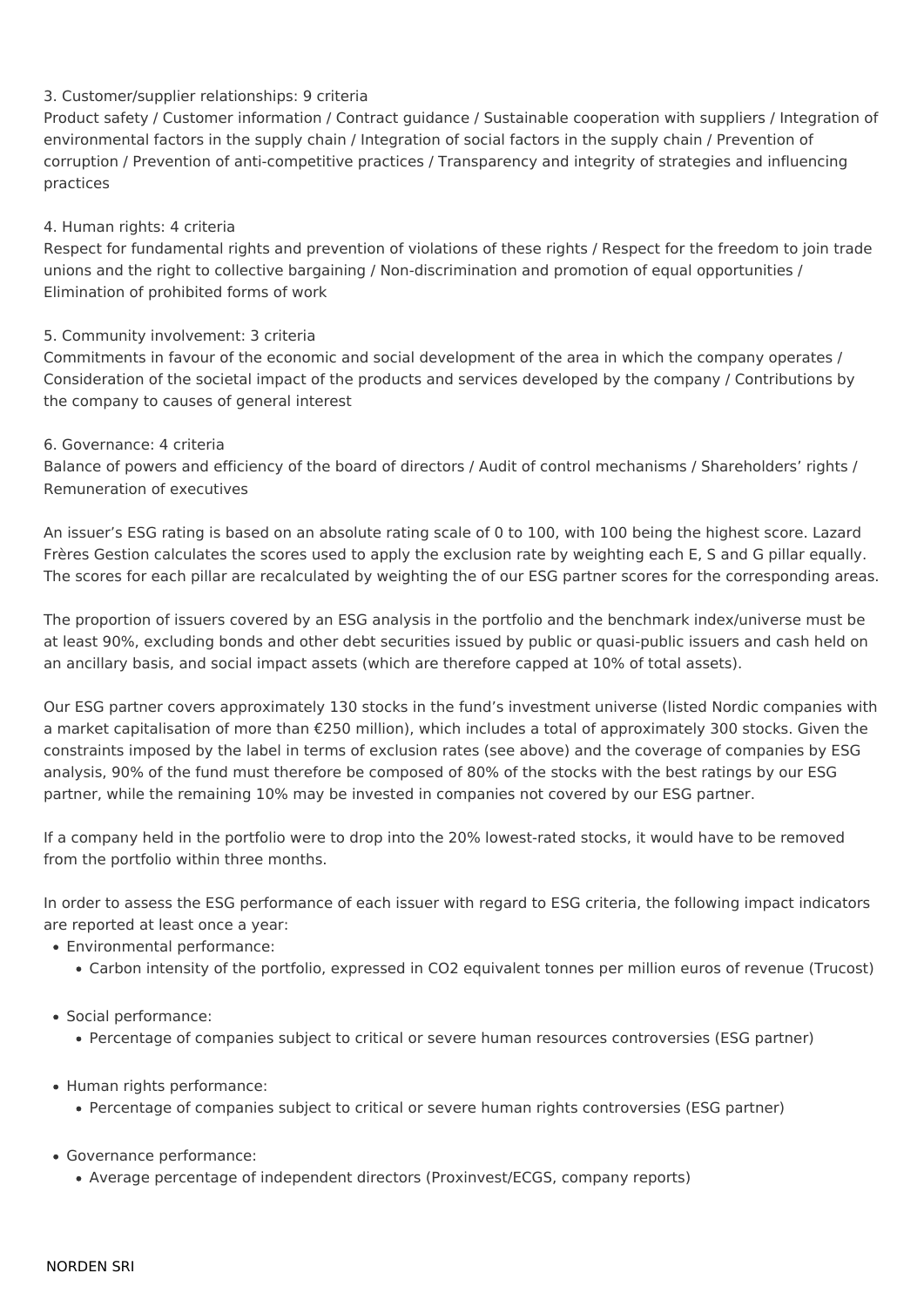# Regulation (EU) 2020/852, known as the "Taxonomy Regulation"

The European Union Taxonomy aims to identify economic activities that are considered environmentally sustainable. The Taxonomy identifies these activities according to their contribution to six broad environmental objectives:

- Climate change mitigation.
- Climate change adaptation,
- Sustainable use and protection of water and marine resources,
- Transition to the circular economy (waste, prevention and recycling),
- Pollution prevention and control,
- Protection of healthy ecosystems.

Currently, Technical Screening Criteria have been developed for a number of economic activities that can contribute substantially to two of these objectives: climate change mitigation and climate change adaptation. These criteria are currently awaiting publication in the Official Journal of the European Union. The data presented below therefore only reflect alignment with these two objectives, based on the not-yet-finally published criteria as submitted to the European co-legislators. We will update this information in the event of changes to these criteria, the development of new review criteria relating to these two objectives, as well as when the criteria relating to the other four environmental objectives come into effect: sustainable use and protection of aquatic and marine resources; the transition to a circular economy; pollution prevention and reduction; the protection and restoration of biodiversity and ecosystems.

To be considered sustainable, an economic activity must demonstrate that it contributes substantially to the achievement of one of the six objectives, while not harming any of the other five (the so-called DNSH principle, standing for "Do No Significant Harm"). In order for an activity to be considered aligned with the European Taxonomy, it must also respect the human and social rights guaranteed under international law.

The "Do No Harm" principle applies only to investments underlying the financial product that take into account the European Union's criteria for environmentally sustainable economic activities.

The investments underlying the remaining portion of this financial product do not take into account the European Union's criteria for environmentally sustainable economic activities.

The minimum percentage of alignment with the European Union Taxonomy is 0%. Consideration of the alignment of companies' activities is carried out qualitatively in the internal analysis process based on the data published by the companies themselves as well as data made available by our ESG data providers.

## 2. Assets (excluding embedded derivatives)

## **Equities:**

A minimum of 75% of net assets are invested in shares issued by companies listed and/or domiciled in one of the four Nordic countries (Sweden, Norway, Denmark and Finland) across all market capitalisations.

## Debt securities and money market instruments:

- . Bonds issued by companies across all market capitalisations from the four Nordic countries (Sweden, Norway, Denmark and Finland) to a maximum of 10%.
- Debt securities and money-market instruments to a maximum of 10%, mainly French and Scandinavian treasury bills and BTAN medium-term treasury notes.

#### UCIs:

• French money-market and short-term money-market UCITS, and French or foreign UCITS or AIFs that meet the four criteria of Article R.214-13 of the French Monetary and Financial Code (Code Monétaire et Financier), to a maximum of 10% of net assets.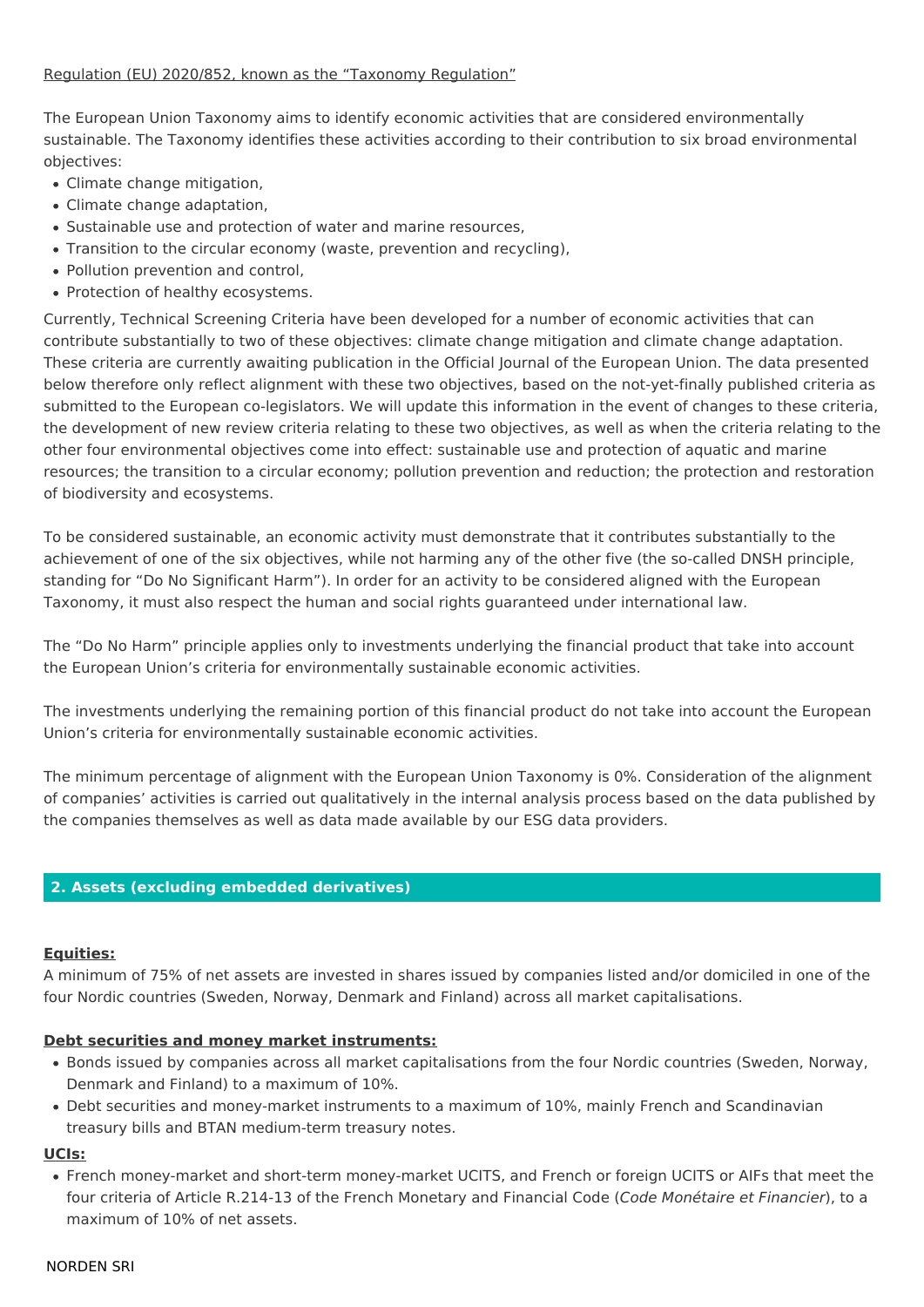. Investment solely in UCIs that invest no more than 10% of their assets in other UCIs.

These UCIs may be managed by the management company.

## **3. Derivatives**

- Types of markets:
- $\sqrt{ }$ regulated
- organised  $\sqrt{ }$
- $\sqrt{}$ **OTC**
- . The manager intends to seek exposure to:
- equities  $\sqrt{ }$
- interest rates  $\Box$
- $\sqrt{ }$ currencies
- credit  $\Box$
- other  $\Box$
- . Types of transactions all transactions must be limited to achieving the investment objective:
- hedging  $\sqrt{}$
- exposure  $\Box$
- $\Box$ arbitrage
- other  $\Box$
- Type of instruments used:
- $\sqrt{ }$ futures:
	- $\overline{\vee}$ equity and equity index
	- $\Box$ interest rate
	- currency: currency hedging  $\boxed{\checkmark}$
	- $\Box$ other
- $\sqrt{}$ options:
	- $\sqrt{ }$ equity and equity index
	- $\Box$ interest rate
	- $\Box$ currency
	- $\Box$ other
- $\sqrt{}$ swaps:
	- $\sqrt{ }$ equity swaps
	- $\Box$ interest rate swaps
	- $\boxed{\checkmark}$ currency swaps
	- performance swaps  $\Box$
- currency forwards: currency hedging  $\sqrt{ }$
- credit derivatives  $\Box$
- other  $\Box$
- Strategy of use of derivatives to achieve the investment objective:
- partial or general portfolio hedging  $\sqrt{ }$
- creating synthetic exposure to assets and risks  $\Box$
- $\Box$ increasing exposure to the market
- $\Box$ maximum permitted and sought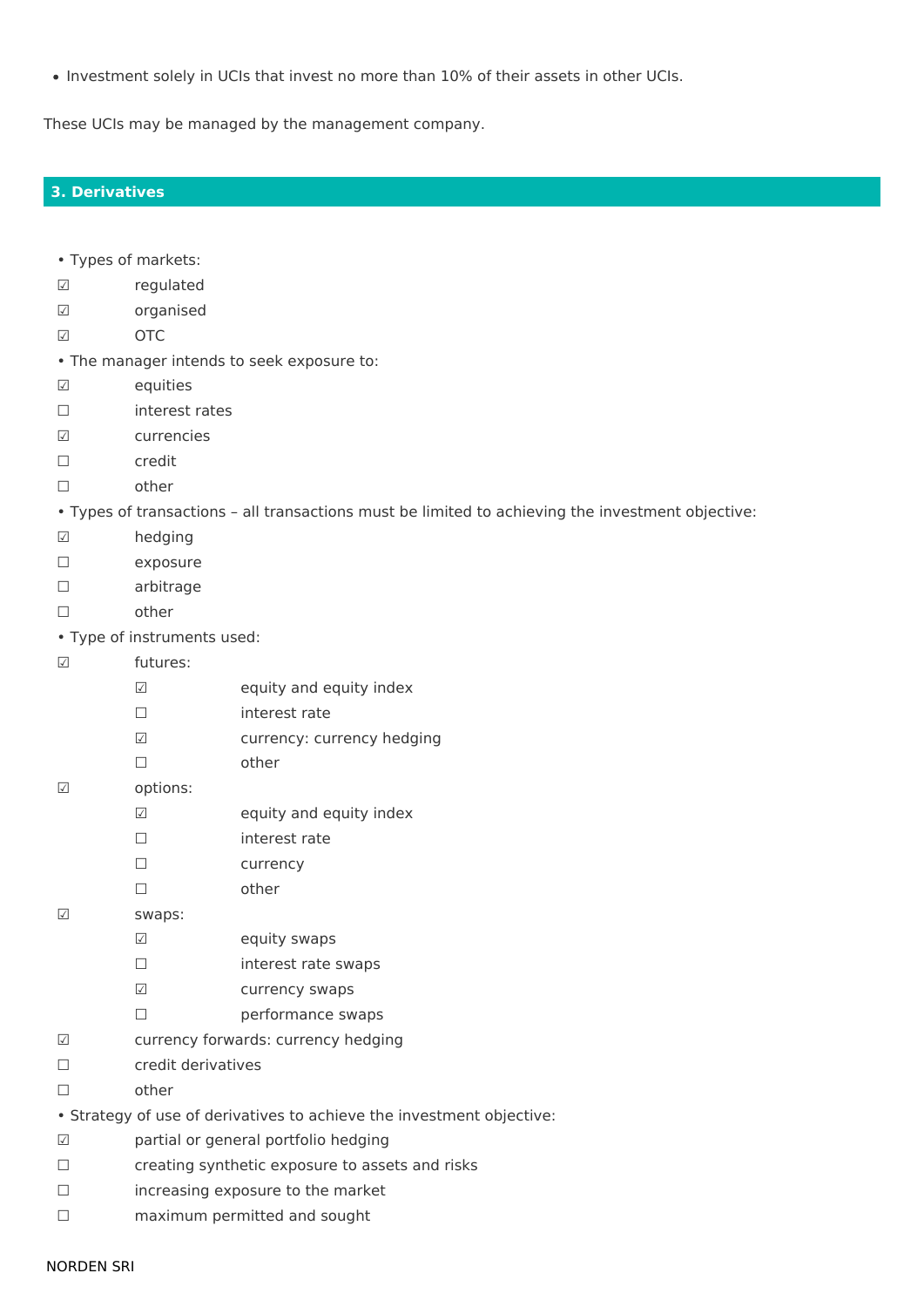# 4. Securities with embedded derivatives

The acquisition of these securities is not part of the SICAV's management strategy. Nevertheless, the manager may invest in any securities with embedded derivatives permitted under the management company's business plan, notably warrants, certificates or rights acquired following transactions involving the portfolio securities.

#### **5. Deposits**

Up to 10% of the UCIs assets may be held in deposits.

## **6. Cash borrowings**

The UCI may borrow cash within the limit of 10% of its assets to meet specific cash requirements related to its operating needs.

#### 7. Temporary purchases and sales of securities

None

#### 8. Information on financial guarantees

In connection with over-the-counter derivative transactions, and in accordance with Position paper 2013-06 issued by the French financial markets regulator (Autorité des Marchés Financiers- AMF), the UCI may receive collateral in the form of securities (such as bonds or other securities issued or guaranteed by a State or issued by international financing agencies and bonds or securities issued by high quality corporate issuers), or cash. Any cash collateral received is reinvested in accordance with the applicable rules. All such assets must be from highquality issuers that are not an entity of the counterparty or its group, and must be liquid and diversified with low volatility. Discounts may be applied to the collateral received; they take into account the quality of credit and the price volatility of the securities.

# 9. Risk profile

Disclaimer

Your money will be mainly invested in financial instruments selected by the management company. These instruments will be exposed to market trends and fluctuations.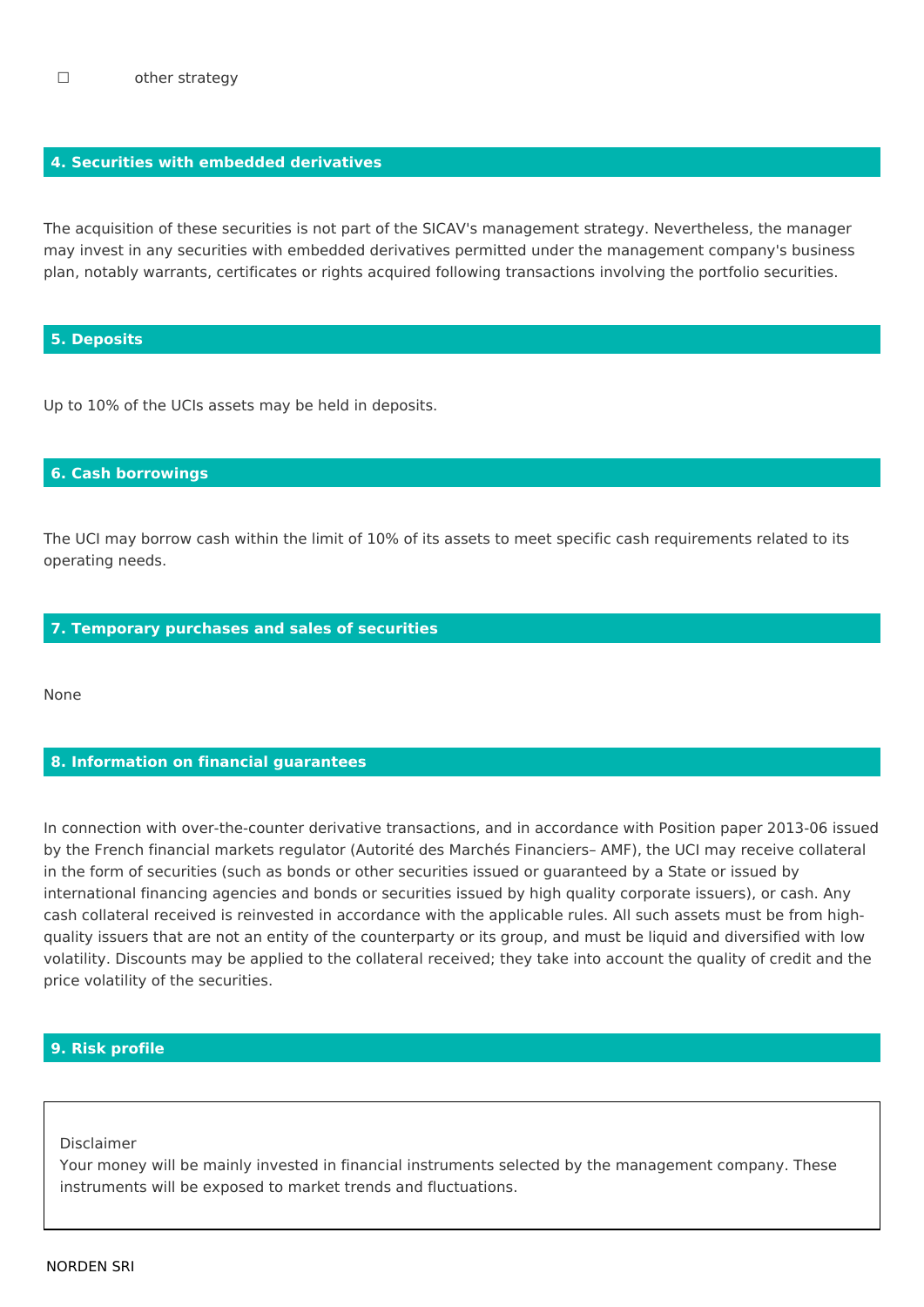## • Risk of capital loss

There is no quarantee of the UCI's performance or protection of capital. As such, the investor may not get back the full amount of the initial investment during redemption.

# • Risk related to discretionary management

Discretionary management is based on anticipation of market trends. The UCI's performance is dependent both on the selection of securities and UCI picked by the manager and the manager's asset allocation. There is therefore a risk that the manager will not select the best performing securities and that the asset allocation is not optimal.

# • Eauity risk

Share price fluctuations may have a negative impact on the UCI's net asset value. The UCI's net asset value may decrease during periods in which the equity markets are falling.

## • Market capitalisation risk

The volume of small- and mid-cap stocks traded on the stock market is lower than that of large caps, which means they can be more significantly impacted by market movements than large caps. The UCI's net asset value may decline quickly and sharply.

# • Liauidity risk

The risk that a financial market cannot absorb transaction volumes due to trading volumes being too low or pressure on the markets. Such a situation may impact the pricing or timing when the UCI liquidates, initiates or modifies positions and thus cause a decline in the UCI's net asset value.

# • Foreign exchange risk

The UCI may invest in securities and other UCI that in turn are authorised to acquire instruments denominated in currencies other than the fund's base currency. The value of these instruments may fall if the exchange rates vary, which may lead to a decrease in the UCI's net asset value. Where units (or shares) denominated in a currency other than the fund's base currency have been hedged, the foreign exchange risk is residual as a result of systematic hedging, potentially leading to a performance gap between the different units (or shares).

## • Counterparty risk

This type with one or more counterparties potentially exposes the UCI to a risk of insolvency of one or more of these counterparties, which could lead to default on payment and cause a decrease in the UCI's net asset value.

## • Interest rate risk

The risk of a decline in debt instruments as a result of changes in interest rates. This risk is measured by the level of sensitivity. For instance, bond prices tend to move in the opposite direction to interest rates. The net asset value may decline during periods when there is an increase (positive sensitivity) or decrease (negative sensitivity) in interest rates.

## • Sustainability risk

Any environmental, social or governance event or situation that, if it occurs, could have an actual or potential negative impact on the value of the investment. Specifically, the negative effects of sustainability risks can affect issuers via a range of mechanisms, including: 1) lower revenues: 2) higher costs: 3) damage or impairment of asset value; 4) higher cost of capital; and 5) fines or regulatory risks. Due to the nature of sustainability risks and specific issues such as climate change, the likelihood of sustainability risks impacting returns on financial products is likely to increase in the longer term.

#### 10. Guarantee or protection

None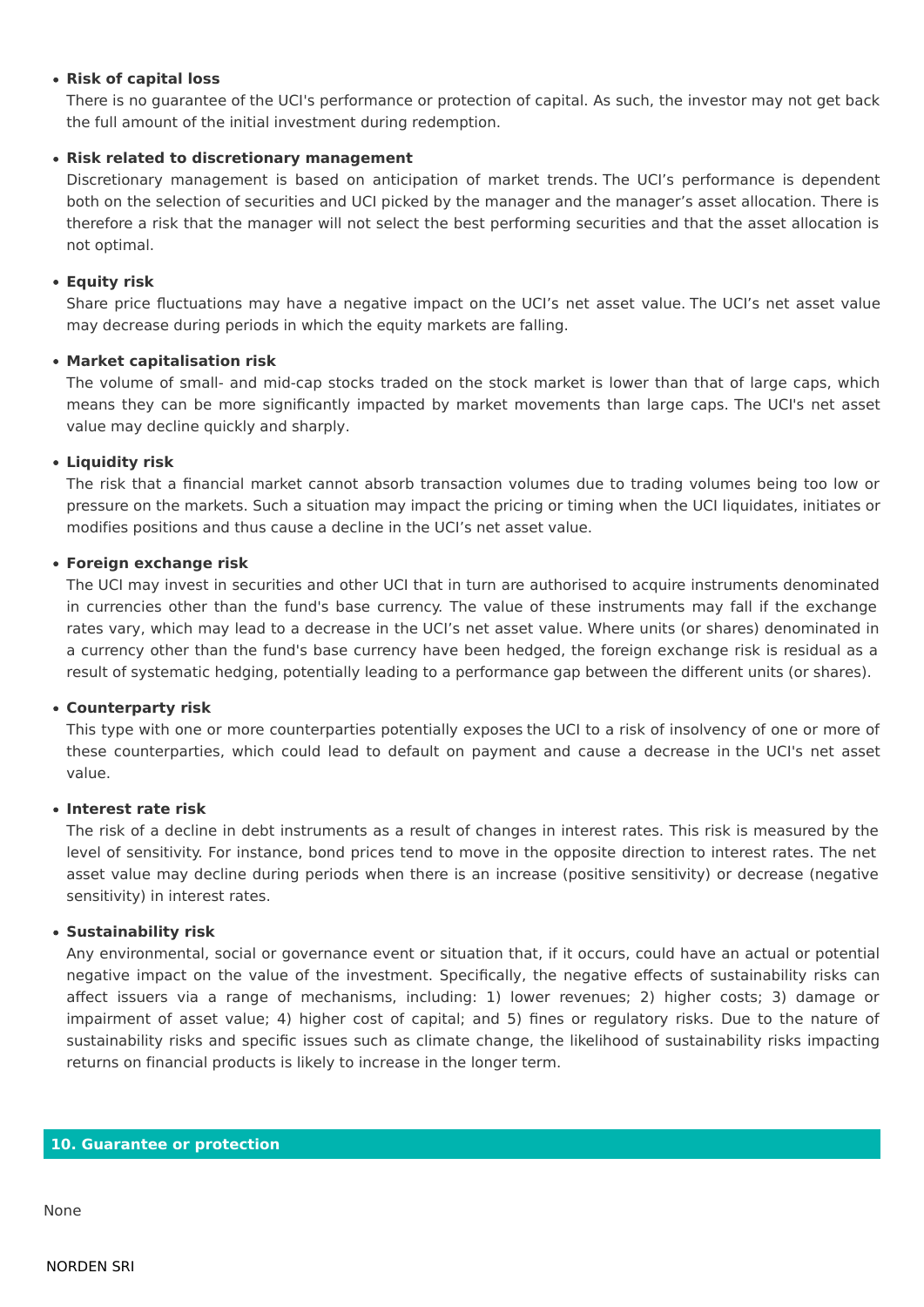Any subscriber, particularly institutional investors seeking equity risk exposure.

Subscribers are strongly advised to diversify their investments sufficiently to avoid exposure solely to the risks of this UCI.

## **Information on Russian and Belarusian investors**

In accordance with the provisions of EU Regulation No. 833/2014 as amended by EU Regulation No. 2022/328 and EC Regulation No. 765/2006 as amended by Regulation (EU) No. 2022/398, the subscription of units or shares in this UCI is prohibited to any Russian or Belarusian national, any natural person residing in Russia or Belarus or any legal person, entity or body established in Russia or Belarus. This prohibition does not apply to nationals of a Member State and to natural persons holding a temporary or permanent residence permit in a Member State of the European Union. This prohibition shall remain in effect for as long as the Regulations are in force.

#### **Information on US investors:**

The UCI is not registered as an investment vehicle in the United States and its units are not and will not be registered under the Securities Act of 1933 and, therefore, they may not be offered or sold in the United States to Restricted Persons, as defined hereafter.

A Restricted Person is (i) any person or entity located in the United States (including US residents), (ii) any corporation or any other entity subject to the laws of the United States or any state thereof, (iii) any US military personnel or any employee of a US government department or agency located outside the United States, or (iv) any other person that would be considered a US Person under Regulation S of the Securities Act of 1933, as amended

## **FATCA:**

Pursuant to the provisions of the Foreign Account Tax Compliance Act ("FATCA") applicable as of July 1st, 2014, if the UCI invests directly or indirectly in US assets, the capital and income arising from such investments may be subject to withholding tax of 30%.

To avoid paying the 30% withholding tax, France and the United States have entered into an intergovernmental agreement under which non-US financial institutions ("foreign financial institutions") agree to institute procedures for identifying direct or indirect investors who qualify as US taxpayers and to provide certain information about these investors to the French tax authorities, which will disclose said information to the US tax authority, the Internal Revenue Service.

As a foreign financial institution, the UCI undertakes to comply with the FATCA and to take all appropriate measures pursuant to the aforementioned intergovernmental agreement.

The amount that it is reasonable to invest in this UCI depends on each investor's personal circumstances. To determine this, investors should take account of their personal financial situation, current needs and the recommended investment period, and should also consider their ability to assume risk or whether they prefer instead to opt for a more cautious

This UCI may not be suitable for investors planning to withdraw their contributions within 5 years.

## 12. Allocation of distributable income

Distributable income consists of:

1) net income plus retained earnings, plus or minus the balance of the revenue adjustment account. Net income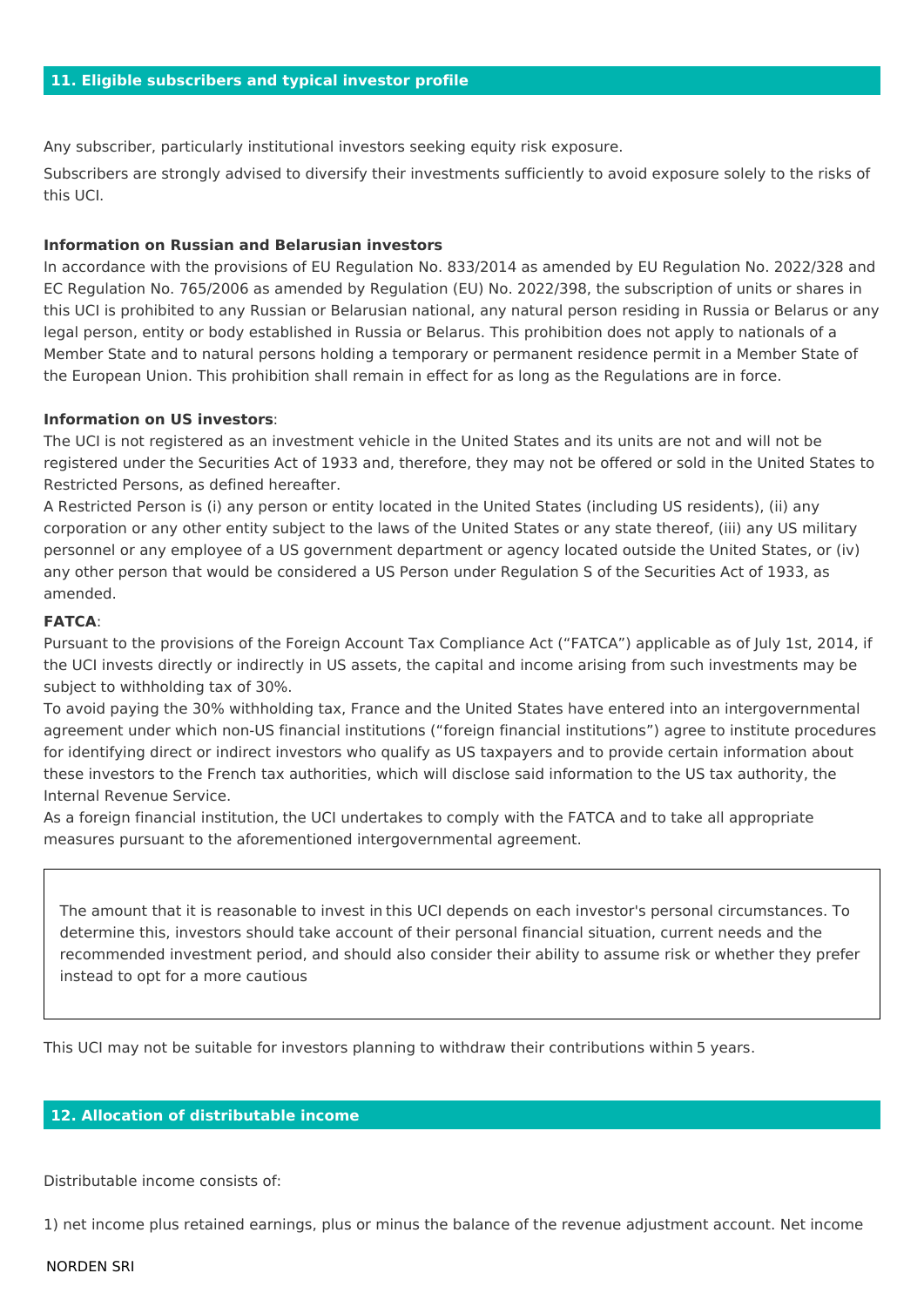for the financial year is equal to the amount of interest, arrears, dividends, bonuses and prizes, directors' fees and all income generated by the securities that make up the UCIs portfolio, plus income generated by temporary cash holdings and minus management fees and borrowing costs.

2) realised capital gains, net of charges, minus realised capital losses, net of charges, recognised for the financial year, plus any net capital gains of the same kind recognised over previous years that have not been distributed or accumulated, plus or minus the balance of the capital gains adjustment account.

The amounts referred to in 1) and 2) may be distributed independently of each other, in whole or in part.

| <b>Share</b> | Allocation of distributable income                                                                                                    |
|--------------|---------------------------------------------------------------------------------------------------------------------------------------|
| FR0000299356 | All distributable income shall be fully accumulated, with the exception of those amounts<br>subject to compulsory distribution by law |

# 13. Frequency of distribution

None. Accumulation fund.

# 14. Characteristics of the shares (base currency, division of shares, etc.)

| <b>Share</b> | Base currency   |
|--------------|-----------------|
| FR0000299356 | <b>EUR</b>      |
| <b>Share</b> | <b>Division</b> |
| FR0000299356 | In thousandths  |

## 15. Terms and conditions of subscription and redemption

Subscription and redemption orders are accepted in amount and/or in shares.

## Date and frequency of NAV calculation

The net asset value is calculated every day except Saturdays and Sundays, public holidays in one of the following countries: France, Sweden.

The net asset value is not calculated on the closing days of one of the following stock exchanges: Paris, Stockholm.

Where and how to find out the net asset value: the net asset value is published daily in the offices of LAZARD FRERES GESTION SAS and on the internet www.lazardfreresgestion.fr.

## Address of the institutions designated to receive subscription and redemption orders

CACEIS BANK - 89-91 rue Gabriel Péri - 92120 Montrouge

Bank and investment services provider accredited by the CECEI on April 1st, 2005.

Investors are reminded that orders transmitted to distributors other than the institution referred to above must take into consideration the fact that the cut-off time for the processing of orders applies to the said distributors vis-à-vis the institution referred to above. Consequently, such distributors may apply their own cut-off time, which may be earlier than the cut-off time indicated above, in order to take into account the time required to transmit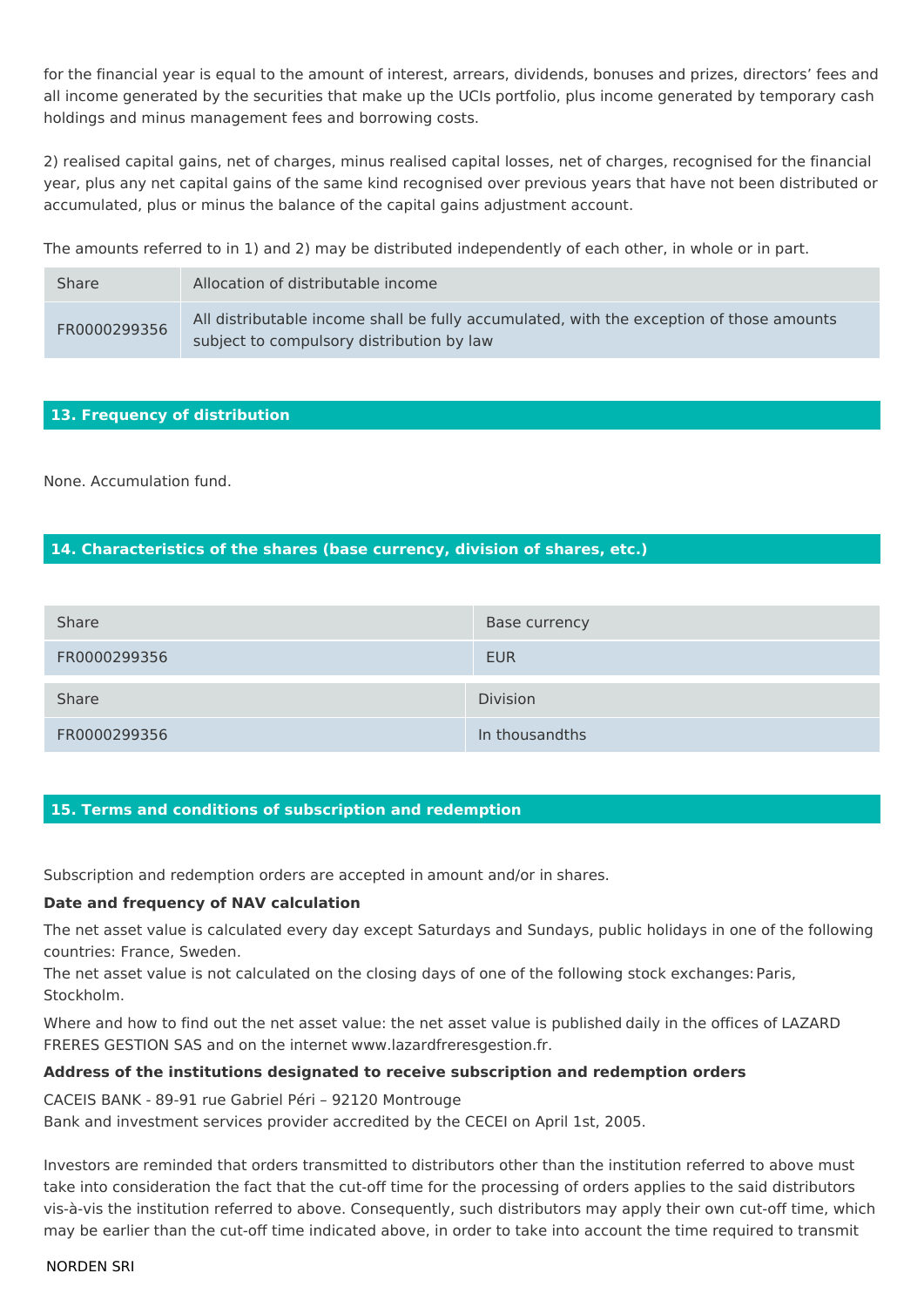orders to the institution referred to above.

# LAZARD FRERES BANQUE - 175 boulevard Haussmann - 75008 Paris On behalf of clients for whom it provides custody account-keeping services

Orders are executed as indicated in the table below

| Business d                                                                                               | Day on which<br>NAV is set (d)             | Business d+1                             | <b>Business</b><br>$d+2$         | <b>Business</b><br>$d+2$        |
|----------------------------------------------------------------------------------------------------------|--------------------------------------------|------------------------------------------|----------------------------------|---------------------------------|
| Daily order reception and daily<br>centralisation of redemption orders before<br>11:00 a.m. (Paris time) | Order<br>executed by<br>the latest on<br>d | Publication of<br>the net asset<br>value | Settlement<br>of<br>subscription | Settlement<br>0f<br>redemptions |

Subscriptions preceded by a redemption received from the same shareholder on the same day for the same number of shares at the same NAV may be executed.

# 16. Fees and expenses

Subscription and redemption fees are respectively added to the subscription price paid by the investor or deducted from the redemption price paid. The fees earned by the UCI are used to cover the charges that it incurs in investing or divesting the assets under management. The remaining fees are paid to the management company, the distributor, etc.

| Charges payable by the investor during<br>subscription and redemption |                       | <b>Basis</b>              |                         | Share                      | Rate<br>(maximum incl.<br>taxes) |       |  |
|-----------------------------------------------------------------------|-----------------------|---------------------------|-------------------------|----------------------------|----------------------------------|-------|--|
| Subscription fees not retained by the UCI                             |                       | NAV x number of<br>shares |                         | FR0000299356               | 4.0%                             |       |  |
| Subscription fees retained by the UCI                                 |                       | NAV x number of<br>shares |                         | FR0000299356               | 0.0%                             |       |  |
| Redemption fees not retained by the UCI                               |                       | NAV x number of<br>shares |                         | FR0000299356               | 0.0%                             |       |  |
| Redemption fees retained by the UCI                                   |                       | NAV x number of<br>shares |                         | FR0000299356               | 0.0%                             |       |  |
| Expenses charged to the UCI                                           | <b>Basis</b><br>Share |                           |                         | Rate (maximum incl. taxes) |                                  |       |  |
| Financial management fees                                             | Net assets            |                           | FR0000299356            | 1.980%                     |                                  |       |  |
| Administrative fees external to the<br>management company             | Net assets            |                           | Applied to the<br>share | 0.020%                     |                                  |       |  |
| Indirect charges                                                      | N.A                   |                           | Applied to the<br>share | None                       |                                  |       |  |
|                                                                       |                       |                           |                         |                            | Up to<br>€100<br>000             | 1.20% |  |
|                                                                       |                       |                           |                         |                            |                                  |       |  |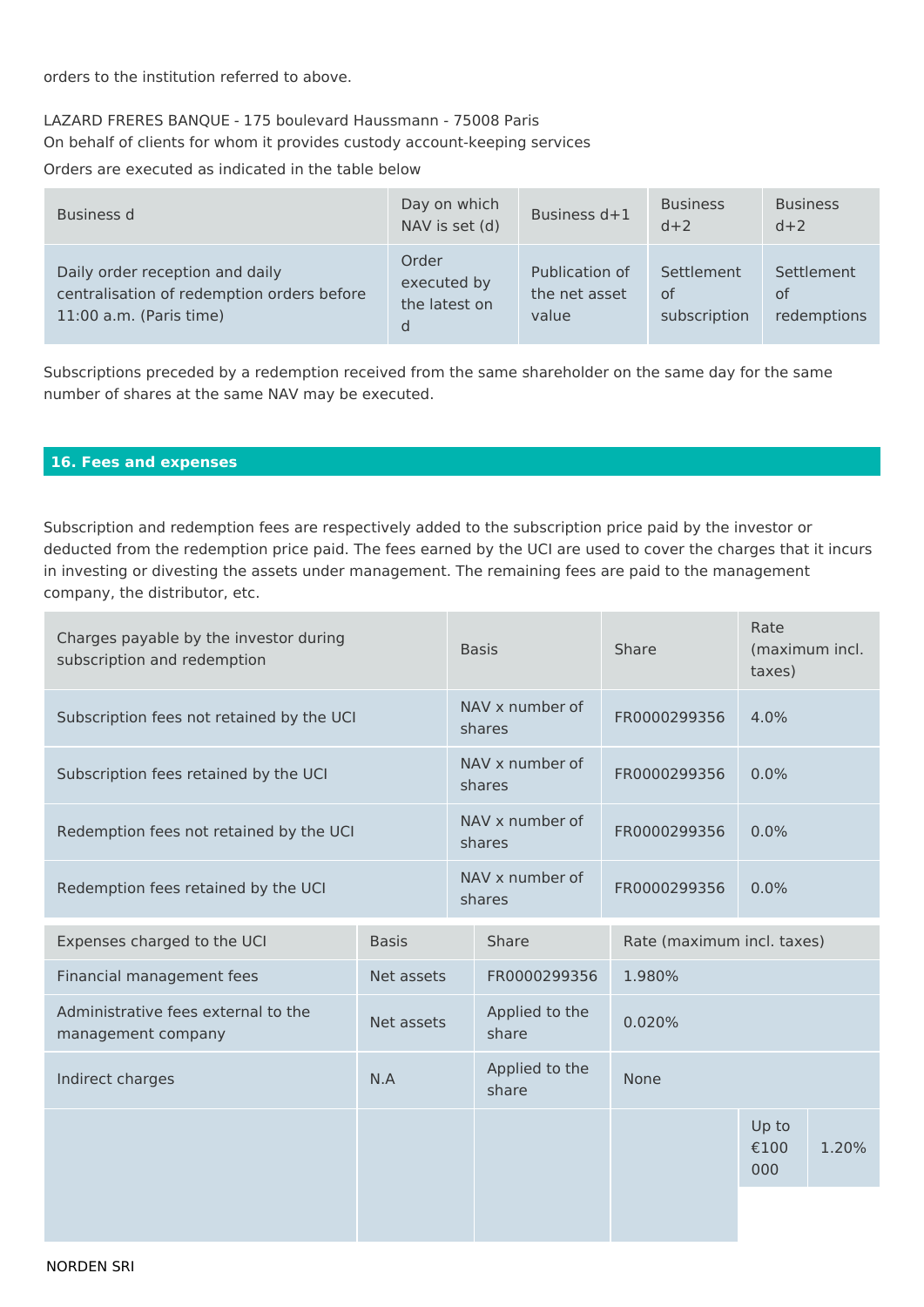| Turnover commission (0% to 100%<br>received by the management company<br>and 0% to 100% received by the<br>custodian) |                                             |                         | French<br>equities                                                   | From<br>€100<br>001<br>to<br>€200<br>000                     | 0.78% |
|-----------------------------------------------------------------------------------------------------------------------|---------------------------------------------|-------------------------|----------------------------------------------------------------------|--------------------------------------------------------------|-------|
|                                                                                                                       |                                             |                         |                                                                      | From<br>€200<br>001<br>to<br>€300<br>000                     | 0.60% |
|                                                                                                                       |                                             |                         |                                                                      | Over<br>€300<br>000                                          | 0.42% |
|                                                                                                                       |                                             |                         | Eurozone<br>equities<br>excluding<br>France                          | Up to<br>€100<br>000                                         | 0.72% |
|                                                                                                                       | Maximum<br>charge on<br>each<br>transaction | Applied to the<br>share |                                                                      | From<br>€100<br>001<br>to<br>€200<br>000                     | 0.47% |
|                                                                                                                       |                                             |                         |                                                                      | From<br>€200<br>001<br>$\mathop{\mathtt{to}}$<br>€300<br>000 | 0.36% |
|                                                                                                                       |                                             |                         |                                                                      | Over<br>€300<br>000                                          | 0.25% |
|                                                                                                                       |                                             |                         |                                                                      | Up to<br>$\epsilon$ 100<br>000                               | 0.90% |
|                                                                                                                       |                                             |                         |                                                                      | From<br>$\epsilon$ 100<br>001<br>${\sf to}$<br>€200<br>000   | 0.61% |
|                                                                                                                       |                                             |                         | Foreign<br>equities<br>excluding<br>Eurozone,<br>foreign<br>exchange |                                                              |       |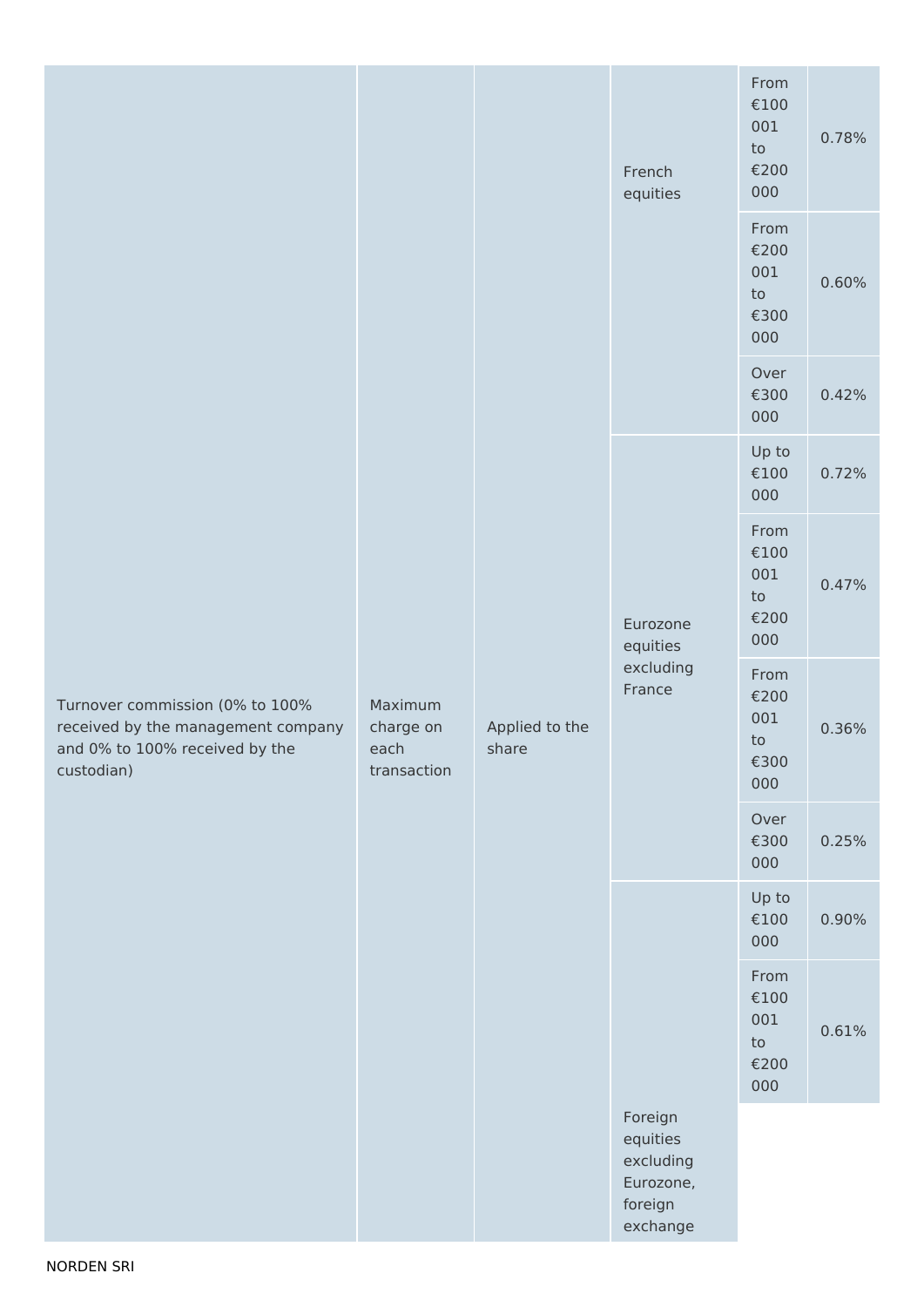|                  |            |              |                                      | From<br>€200<br>001<br>to<br>€300<br>000 | 0.47% |
|------------------|------------|--------------|--------------------------------------|------------------------------------------|-------|
|                  |            |              |                                      | Over<br>€300<br>000                      | 0.32% |
|                  |            |              | Futures and<br>other<br>transactions | From €0 to<br>€450 per<br>contract       |       |
| Performance fees | Net assets | FR0000299356 | None                                 |                                          |       |

Only the contributions payable for the management of the UCI pursuant to Article L. 621-5-3 II 4° d) of the French Monetary and Financial Code (Code monétaire et financier) and any exceptional legal costs related to debt recovery are outside the scope of the three blocks of charges referred to above.

Repurchase agreements are executed at market prices.

With the exception of brokerage fees and accounting management costs, all of the charges referred to above are levied as part of the joint venture arrangement between Lazard Frères Banque and Lazard Frères Gestion SAS which since 1995 has enabled them to pool their financial control, administration, securities custody and execution resources.

All revenue resulting from efficient portfolio management techniques, net of direct and indirect operating costs, is allocated to the UCI. All costs and expenses related to these management techniques are assumed by the UCI.

For further information, investors may refer to the management report.

## 17. Outline of the counterparty selection procedure

The selection of intermediaries used in equity fund management is a result of:

- requests from managers to add new brokers
- a financial analysis of the broker's accounts, carried out externally.

These intermediaries are used exclusively in terms of inflows relating to equities. Lazard Frères Gestion SAS' Broker Committee ratifies all decisions to authorise new intermediaries.

At least twice yearly, the equity investment team holds a Broker Committee meeting to evaluate the services of its intermediaries, by reviewing four key criteria:

- research
- services offered
- la quality of execution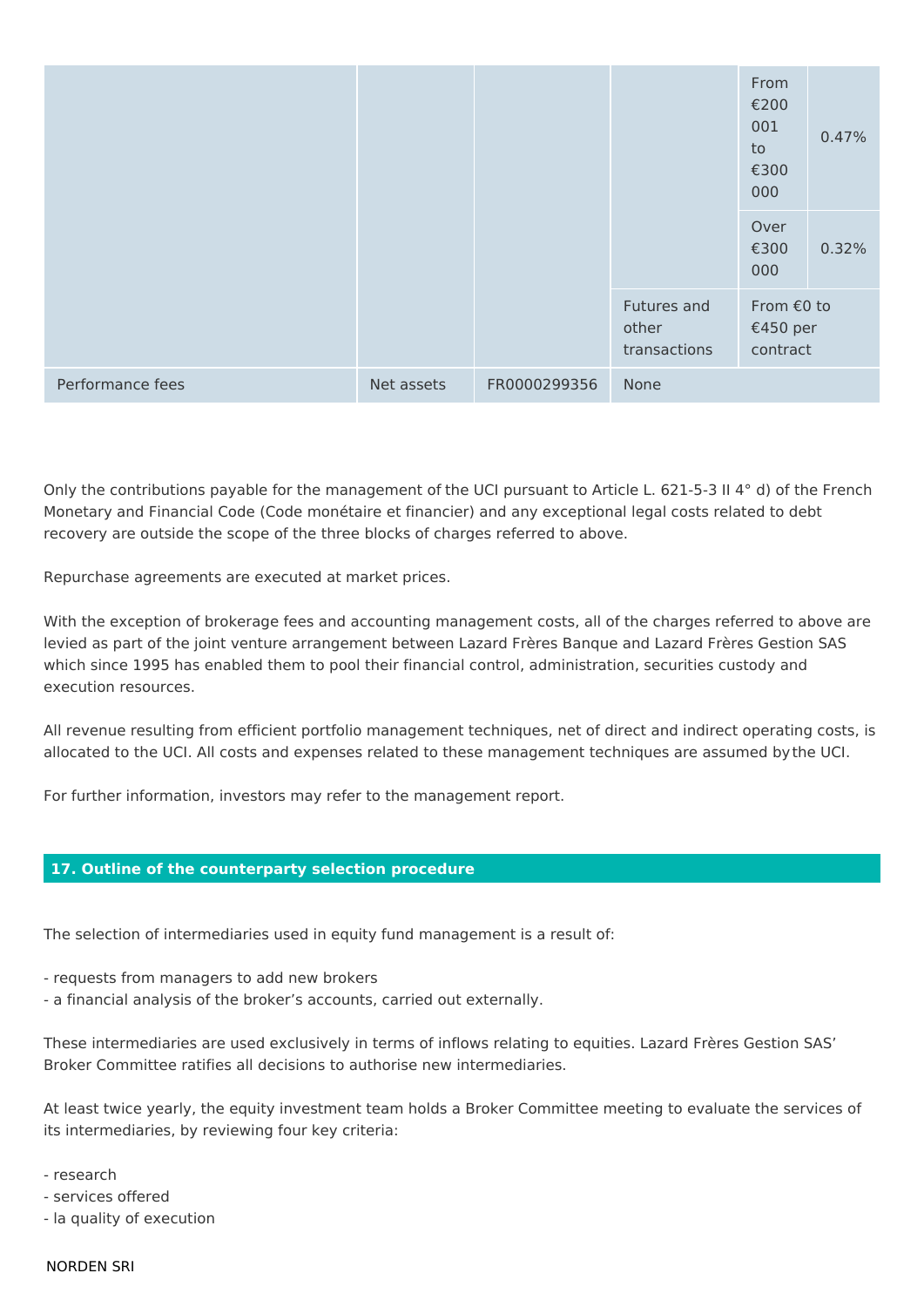#### - level of commissions

Information about the use of investment decision-making support and order execution services can be found on the management company's website (www.lazardfreresgestion.fr).

## **IV - SALES AND MARKETING INFORMATION**

| Publication of information about the<br>UCI | LAZARD FRERES GESTION SAS                                                     |
|---------------------------------------------|-------------------------------------------------------------------------------|
|                                             | 25, rue de Courcelles 75008 Paris France                                      |
|                                             | Customer service - Monday to Friday - 9 to $18$ Tel $+33$ (0) 144 13 01<br>79 |

Information regarding environmental, social and corporate governance (ESG) issues is available on the management company's website (www.lazardfreresgestion.fr) and will be included in the fund's annual report.

The management company may send, directly or indirectly, information on the composition of the UCI's assets to the UCI's shareholders for purposes related solely to shareholders' regulatory obligations. This information will be sent, where applicable, within a period not less than 48 hours after publication of the NAV.

## Information in the event of a change in the operation of the UCI:

The shareholders shall be informed of any changes in the operation of the UCI in the press or by any other means in accordance with the prevailing regulations. This information may, where relevant, be provided through Euroclear France financial intermediaries affiliated with it.

Information about the use of investment decision-making support and order execution services (SADIE) can be found on the management company's website (www.lazardfreresgestion.fr).

# **V - INVESTMENT RULES**

The UCI's investment rules are laid down in the French Monetary and Financial Code.

# **VI - AGGREGATE RISK**

The aggregate risk is calculated using the commitment method.

# **VII - ASSET VALUATION AND ACCOUNTING RULES**

# **1. ASSET VALUATION RULES**

1.1. Financial instruments and securities traded on a regulated market are valued at their market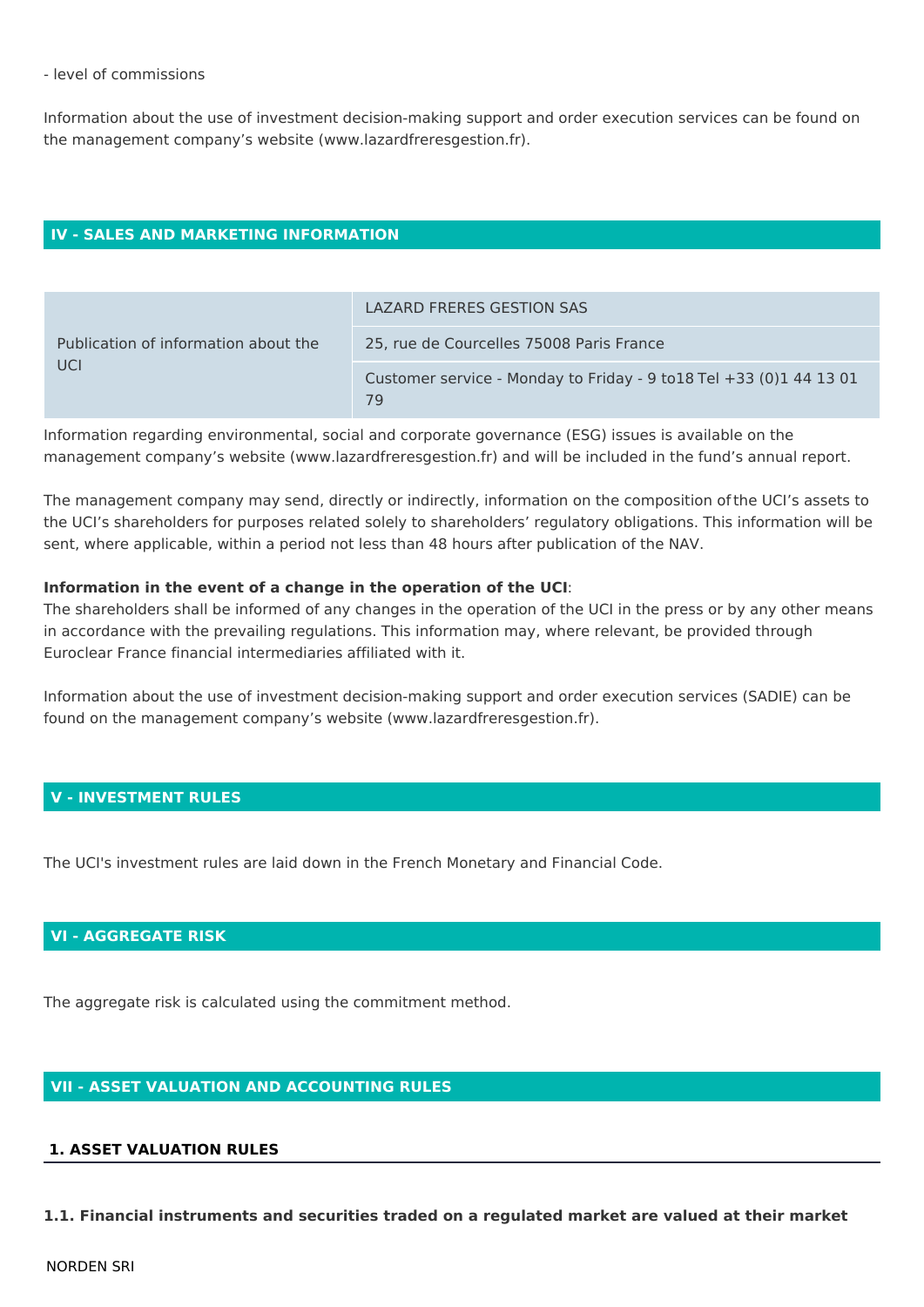price.

. Shares and similar securities are valued on the basis of the last known price on their main market.

If applicable, prices are translated into euros using the exchange rate prevailing in Paris on the valuation day (as published by WM Closing).

# • Fixed-income securities

Fixed-income securities are for the most part marked to market based on either Bloomberg prices (BGN)® derived from averages of contributed prices, or on those of direct contributors.

There may be a discrepancy between the carrying amounts, valued as indicated above, and the actual disposal prices that would be obtained if a portion of these portfolio assets were to be sold.

o **Bonds and similar instruments** are valued on the basis of the average of the closing prices gathered from several contributors.

Financial instruments whose prices have not been determined on the valuation date or whose prices have been adjusted are valued at their probable trading price under the responsibility of the shareholders' meeting.

. These estimates and their supporting documentation will be provided to the statutory auditor during audits.

However, the following instruments are valued using the following specific methods:

## o Negotiable debt securities:

Negotiable debt securities are marked to market based on either Bloomberg prices (BVAL and/or BGN)® derived from averages of contributed prices, or on those of direct contributors.

There may be a discrepancy between the carrying amounts, valued as indicated above, and the actual disposal prices that would be obtained if a portion of these portfolio assets were to be sold.

The valuation of money market instruments complies with the provisions of Regulation (EU) 2017/1131 of 14 June 2017. Consequently, the UCI does not use the amortised cost method.

. UCIs: Units or shares of UCIs are valued at the last known net asset value. Units or shares of UCIs for which net asset values are published monthly may be valued on the basis of interim net asset values calculated from estimated prices.

• Temporary purchases and sales of securities - Securities purchased under repurchase agreements are valued at their contract price using an actuarial method with a benchmark rate (overnight Eonia, one- or two-week interbank rates, one- to 12-month Euribor) corresponding to the term of the contract.

- Securities sold under repurchase agreements continue to be valued at their market price. Liabilities on securities sold under repurchase agreements are calculated using the same method as that used for securities purchased under repurchase agreements.

## **• Futures and options**

- Futures and options are valued on the basis of intraday trading prices the timing of which is based on that of the valuation of the underlying assets.

- Positions taken on the futures or options markets and over the counter are valued at their market price or at the value of the equivalent underlying asset.

## 1.2. Financial instruments and securities not traded on a regulated market

All of the UCI's securities are traded on regulated markets.

## 1.3. Valuation methods for off-balance sheet commitments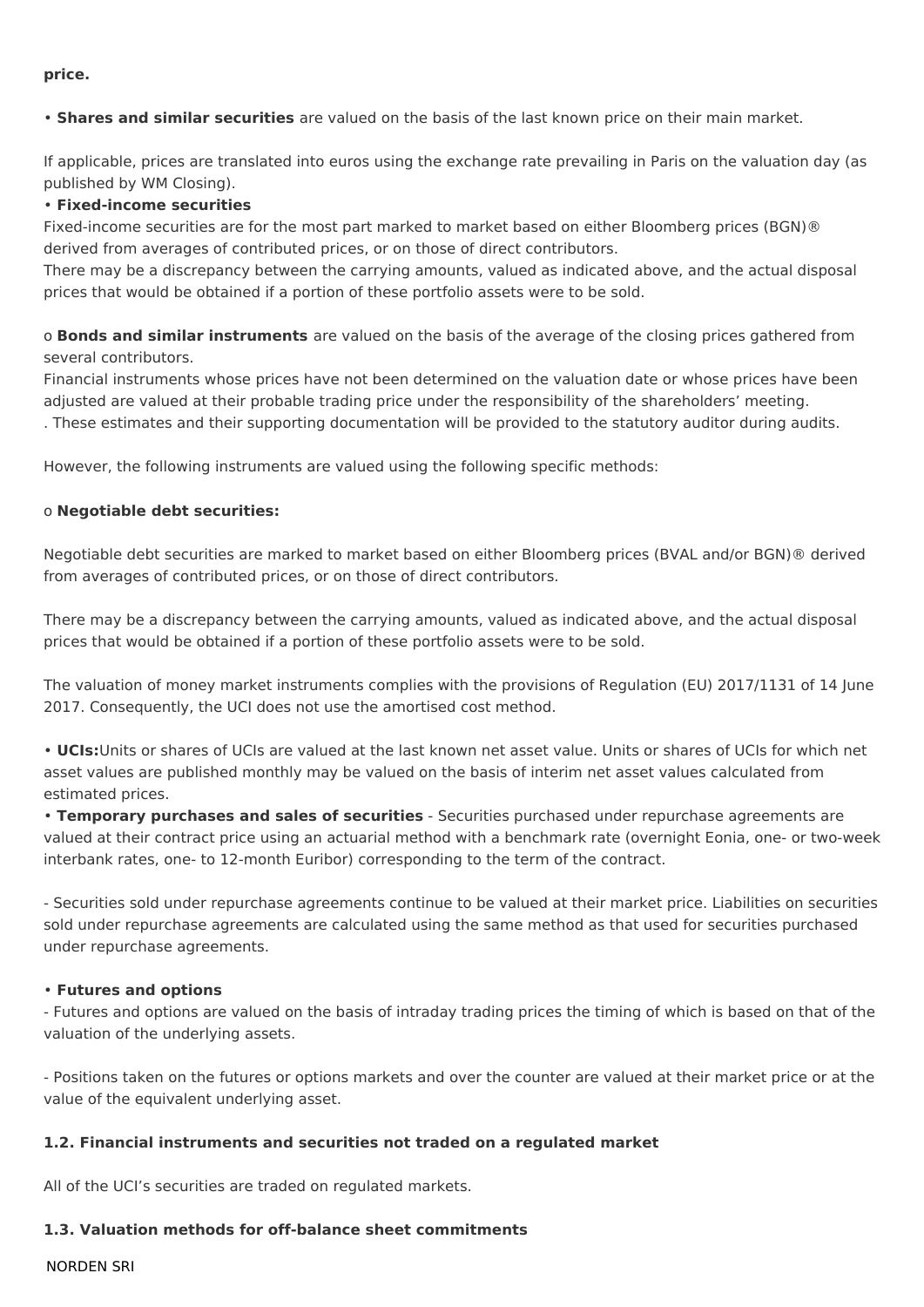- Off-balance sheet transactions are valued at the commitment value.

- The commitment value for futures contracts is equal to the price (in the UCI's currency) multiplied by the number of contracts multiplied by the face value.

- The commitment value for options is equal to the price of the underlying security (in the UCI's currency) multiplied by the number of contracts multiplied by the delta multiplied by the face value of the underlying security.

- The commitment value for swaps is equal to the face value of the contract (in the UCI's currency).

# **2. ACCOUNTING POLICIES**

The UCI complies with the accounting rules prescribed by current regulations, in particular the accounting standards applicable to UCIs. The financial statements are presented in accordance with the regulatory provisions governing the preparation and publication of financial statements of undertakings for collective investment.

## . Income from fixed-income securities

- Income from fixed-income securities is recorded on the basis of accrued interest.

## • Management fees

- Management fees are calculated on each valuation day.

- The annual management fee rate is applied to gross assets (equal to net assets before deduction of the day's management fees):

Gross assets x operating and management fees rate x no. of days between the calculated NAV and the previous NAV 365 (or 366 in a leap year)

- These amounts are then recorded in the SICAV's income statement.

- The SICAV pays the operating fees, which include:
- . financial management;
- . administration and accounting;
- . custody services;
- . other operating fees:
- . statutory auditors' fees;
- . legal notices (Balo, Petites Affiches, etc.) if applicable.

These fees do not include transaction charges.

#### **• Transaction charges**

Transactions are recorded excluding charges.

## . Retrocessions received on management fees or entry charges

The method used to calculate retrocession amounts is set out in the sales and marketing agreements.

- If the amount is significant, a provision is recognised in account 61719.
- The final amount is recognised upon settlement of invoices after reversal of any provisions.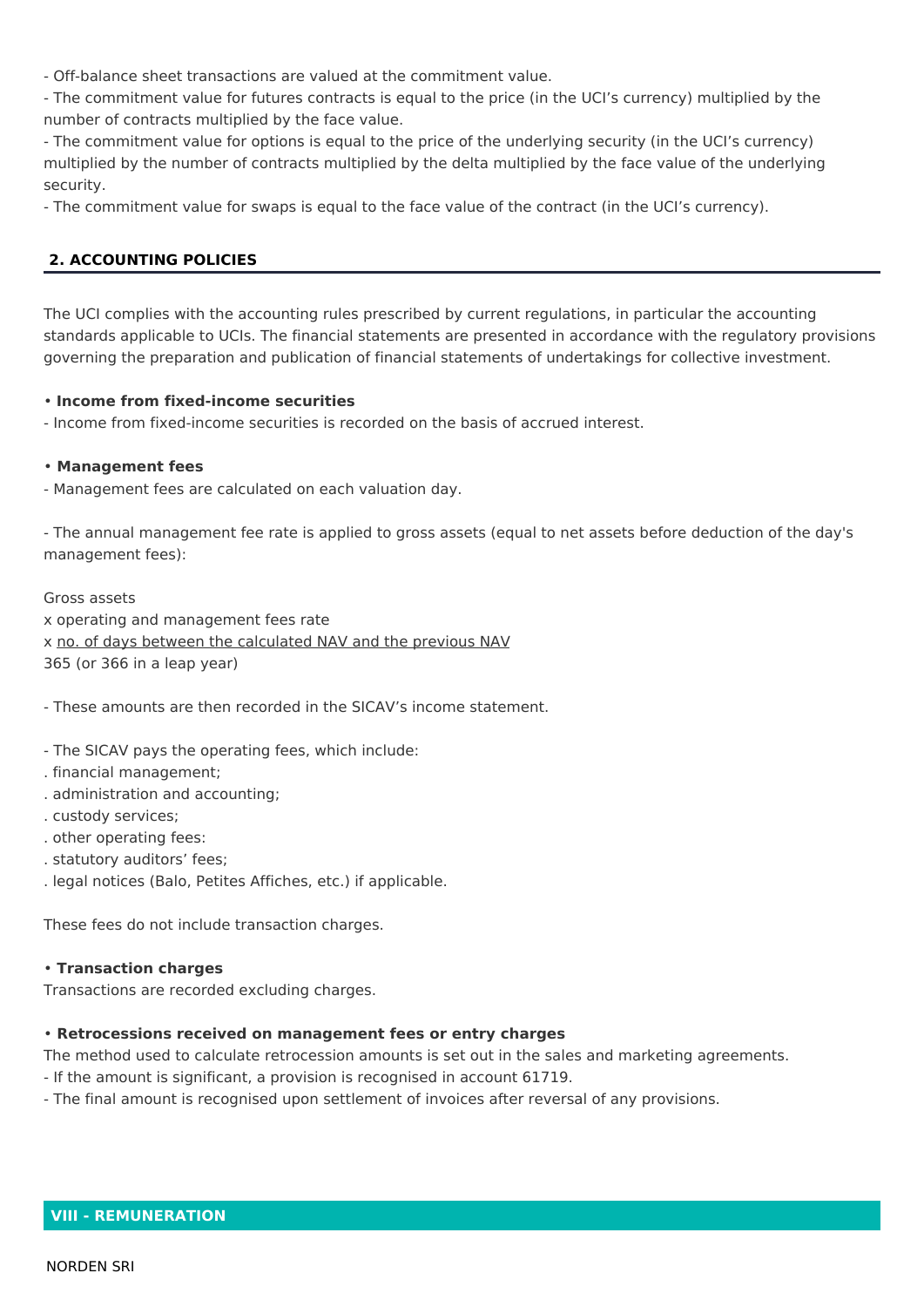Lazard Frères Gestion has implemented a remuneration policy that complies with the requirements of the AIFM and UCITS V directives and the ESMA guidelines.

This remuneration policy is consistent and promotes sound and effective risk management and does not encourage risk-taking that would be incompatible with the risk profiles of the UCIs it manages. This policy is also in line with the interests of the UCIs and their investors.

The Management Company has put in place appropriate measures to prevent any conflict of interest. The Management Company's employees receive remuneration comprising a fixed component and a variable component that is subject to an annual review based on individual and collective performance.

The principles of the remuneration policy are revised on a regular basis and adapted in line with regulatory developments. The remuneration policy may be consulted on the Lazard Frères Gestion website at www.lazardfreresgestion.fr.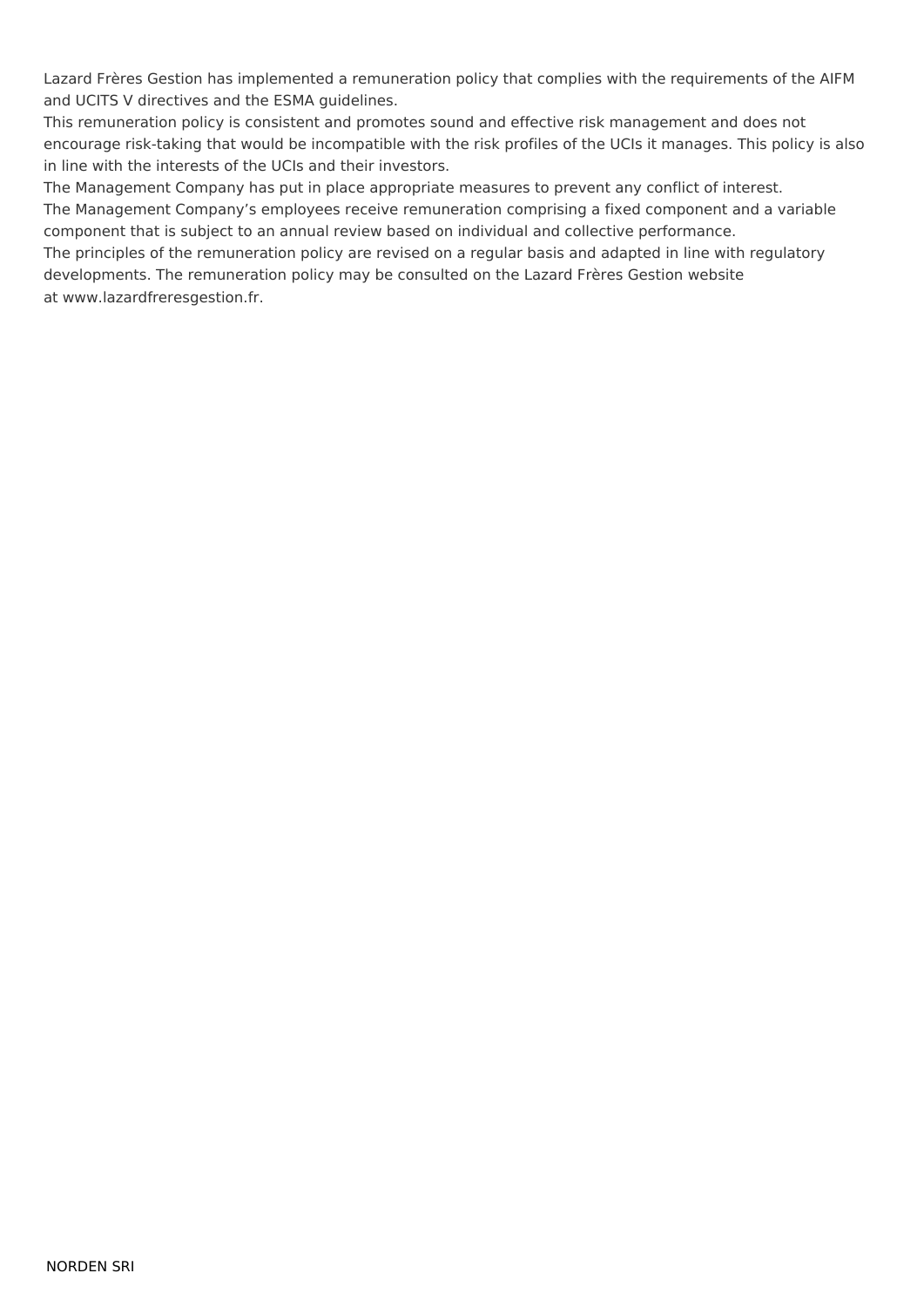# **ADDITIONAL INFORMATION FOR INVESTORS IN GERMANY**

#### **Right to publicly market shares in Germany**

Lazard Frères Gestion SAS (the « Company ») has notified its intention to publicly market shares in the Federal Republic of Germany and since completion of the notification process it has the right to publicly market shares.

#### **Paying and Information Agent in Germany**

The function of paying and information agent in the Federal Republic of Germany is carried out by :

Landesbank Baden-Württemberg Am Hauptbahnhof 2 70173 Stuttgart GERMANY

(the « Paying and Information Agent »).

On request, shareholders residing in Germany may request that they receive payments (distributions if any, and any other payments), except redemption proceeds, from the Company through the Paying and Information Agent.

Copies of the prospectus, the key investor information document (KIID), the terms and conditions, as well as the audited annual report and, if subsequently published, the unaudited semi-annual report can be obtained free of charge in hardcopies at the registered office of the Paying and Information Agent. The subscription and redemption prices are available free of charge at the Paying and Information Agent's premises.

#### **Publications**

In Germany, the subscription and redemption prices will be published on the website of Lazard Asset Management (Deutschland) GmbH: [http://www.lazardassetmanagement.com.](http://www.lazardassetmanagement.com/)

Shareholder notifications, if any, will be published on the website: [http://www.lazardassetmanagement.com.](http://www.lazardassetmanagement.com/)

#### **Additional Paying Agent**

Lazard Frères Gestion SAS 25, rue de Courcelles 75008 Paris FRANCE

Subscription and redemption applications may be sent to the Company. Shareholders residing in Germany may request that they receive redemption proceeds from the Company.

Any subscription or redemption request received by Lazard Frères Gestion SAS shall be settled « delivery versus payment » via Euroclear.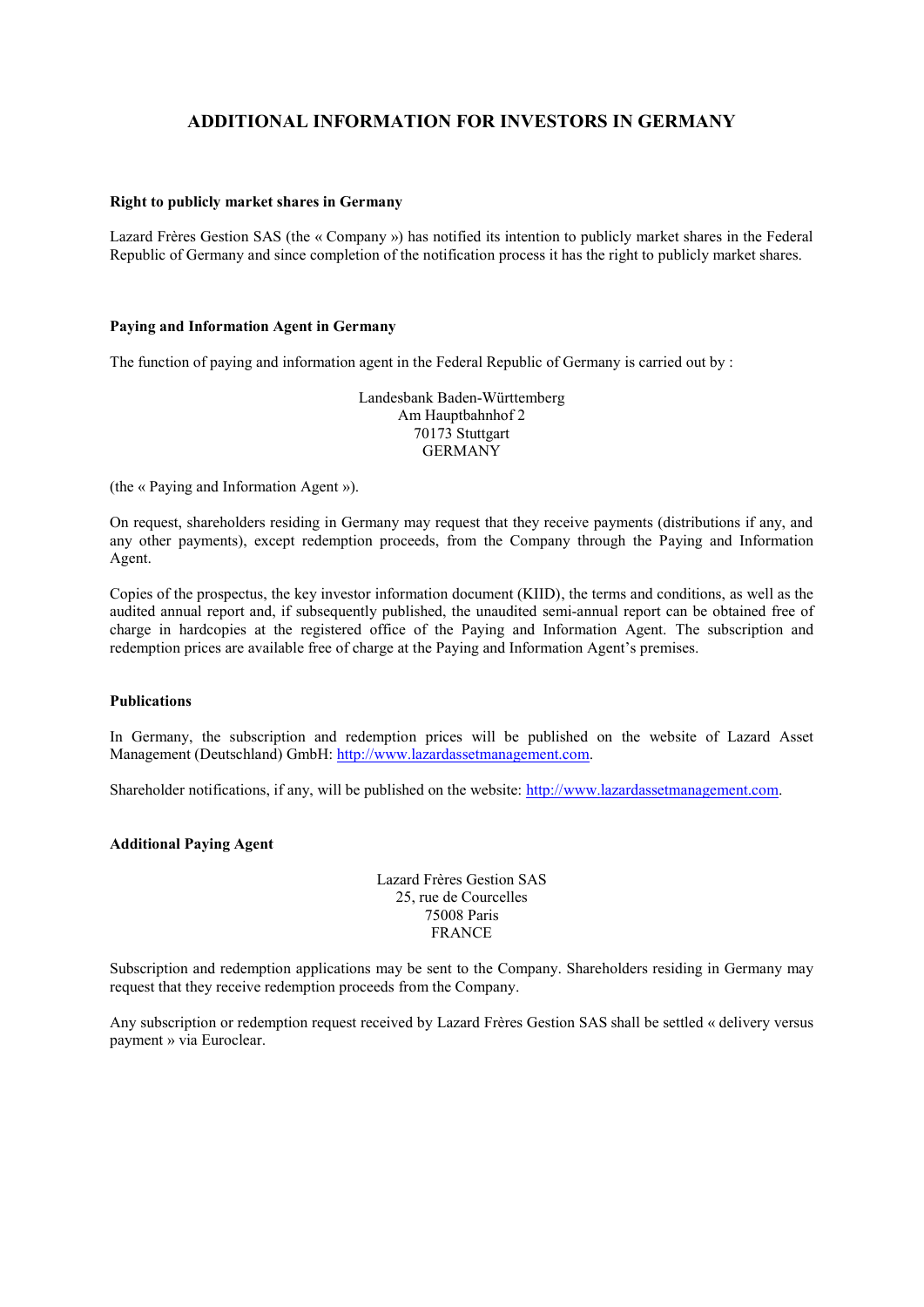

#### ARTICLES OF ASSOCIATION SICAV

**NORDEN SRI** 

Registered office - 10 avenue Percier - 75008 Paris 399 380 997 Paris Trade and Companies Register

Title I - Form - Object - Name - Registered offices - Term of the company

## **ARTICLE 1 - FORM**

An investment company with variable capital (Société d'Investissement à Capital Variable - SICAV) shall be formed among the holders of shares created hereinafter and shares to be subsequently created. The Sicav shall be governed notably by the provisions of the French Commercial Code concerning limited companies (sociétés anonymes) (Book II - Title II - Chapter V), the French Monetary and Financial Code (), their implementing texts, subsequent texts and by these articles of association.

#### **ARTICLE 2 - OBJECT**

The purpose of this company is to set up and manage financial instruments and deposits.

#### **ARTICLE 3 - NAME**

The company's name is: Norden SRI followed by the notation "Société d'investissement à Capital Variable", with or without the term "Sicay".

#### **ARTICLE 4 - REGISTERED OFFICES**

The registered office is established at 10 avenue Percier - 75008 Paris.

#### **ARTICLE 5 - TERM**

The company's term is 99 years, commencing from its registration with the Trade and Companies Register, except in the event that the Sicav is dissolved before the end of the term or extended pursuant to these regulations.

#### Title II - Capital - Changes in capital - Features of the shares

#### **ARTICLE 6 - SHARE CAPITAL**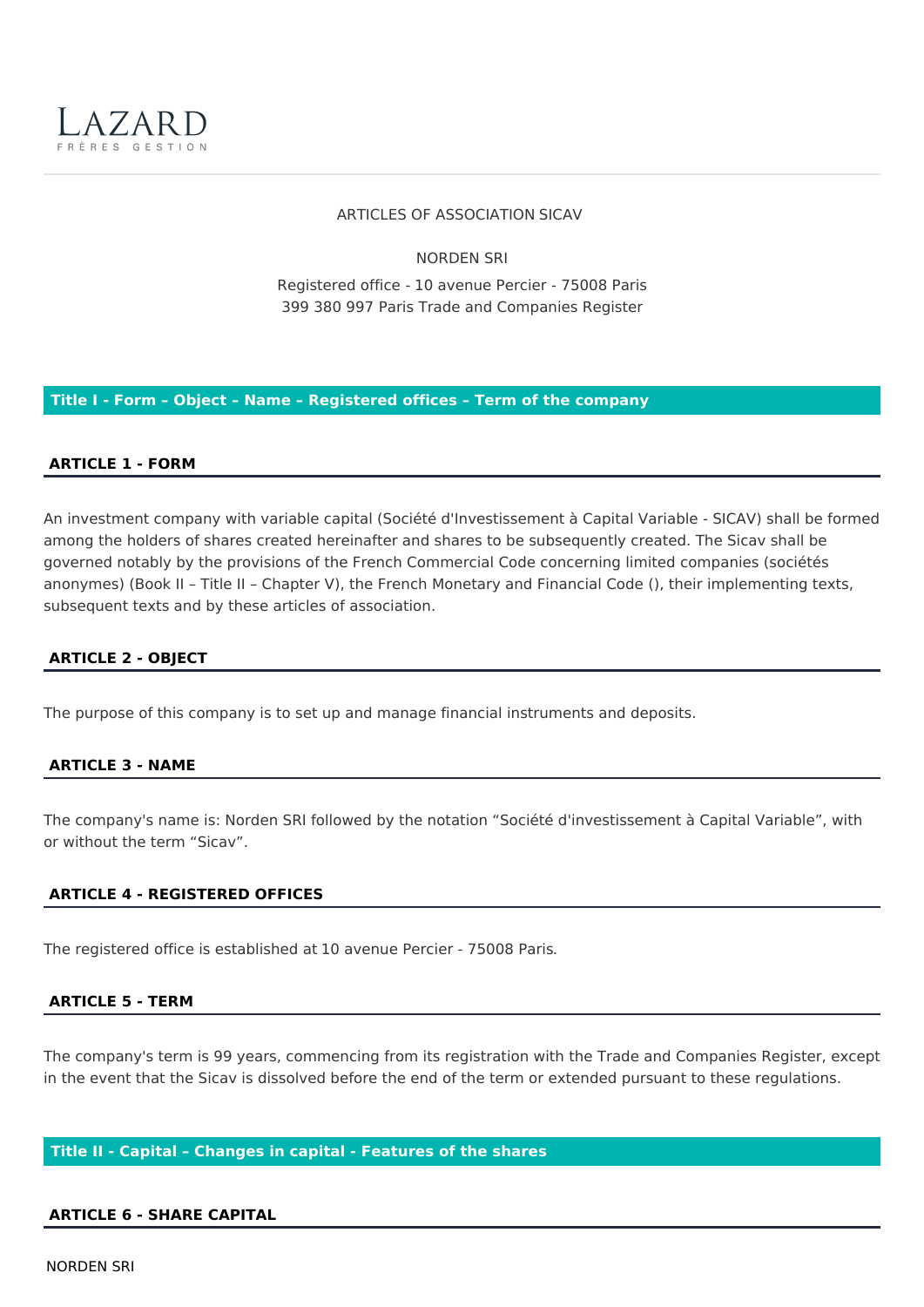The initial capital totals €8 782 784,64 divided into 11 465 shares of €766,05 each, of the same category and fully paid up.

It was created entirely from contributions in kind.

Upon the decision of the Extraordinary Shareholders' Meeting of July 10th, 2000, the number of shares in issue as of July 21st, 2000 was multiplied by 20.

The different share classes may:

- apply different dividend policies (distribution or accumulation);
- be denominated in different currencies:
- be subject to different management fees;
- be subject to different subscription and redemption fees;
- have a different par value;
- be systematically hedged, in full or in part, against risk as set out in the prospectus. This hedging is achieved through financial instruments that reduce to a minimum the impact of hedging transactions on the UCI's other share classes;
- be reserved to one or more distribution networks.

The shares may be combined or split upon the decision of the Extraordinary Shareholders' Meeting.

The shares may be sub-divided upon the decision of the board of directors into tenths, hundredths, thousandths or ten-thousandths, referred to as fractional shares.

The provisions hereof governing the issue and redemption of shares shall apply to fractional shares, the value of which shall always be proportional to the value of the share they represent. Unless otherwise stipulated, all other provisions of the articles of association relating to shares shall automatically apply to fractional shares.

# **ARTICLE 7 - CHANGES IN CAPITAL**

The amount of capital may be changed as a result of the issue of new shares by the company and reductions following the redemption of shares by the company for shareholders who so request.

# **ARTICLE 8- ISSUE AND REDEMPTION OF SHARES**

Shares may be issued at any time at the request of shareholders on the basis of the net asset value plus subscription fees, if any.

Redemptions and subscriptions shall be made under the conditions and in accordance with the procedures set out in the prospectus.

Redemptions may be made in cash and/or in kind. If the redemption in kind corresponds to a representative share of the assets in the portfolio, only the outgoing shareholder's written and signed agreement must be obtained by the UCI or management company. If the redemption in kind does not correspond to a representative share of the assets in the portfolio, all of the shareholders must provide their written signed agreement authorising the outgoing shareholder to obtain redemption of their shares against certain specific assets, as explicitly defined in the agreement.

As an exception to the foregoing, in cases where the UCI is an ETF, redemptions on the primary market may, if the portfolio management company agrees and provided that the interests of the shareholders are upheld, be made in kind under the conditions set out in the UCI's prospectus. The assets are then delivered by the issuer account keeper under the conditions set out in the UCI's prospectus.

Generally speaking, the redeemed assets are valued according to the rules set out in Article 9, and redemption in kind is based on the first net asset value following acceptance of the instruments in question.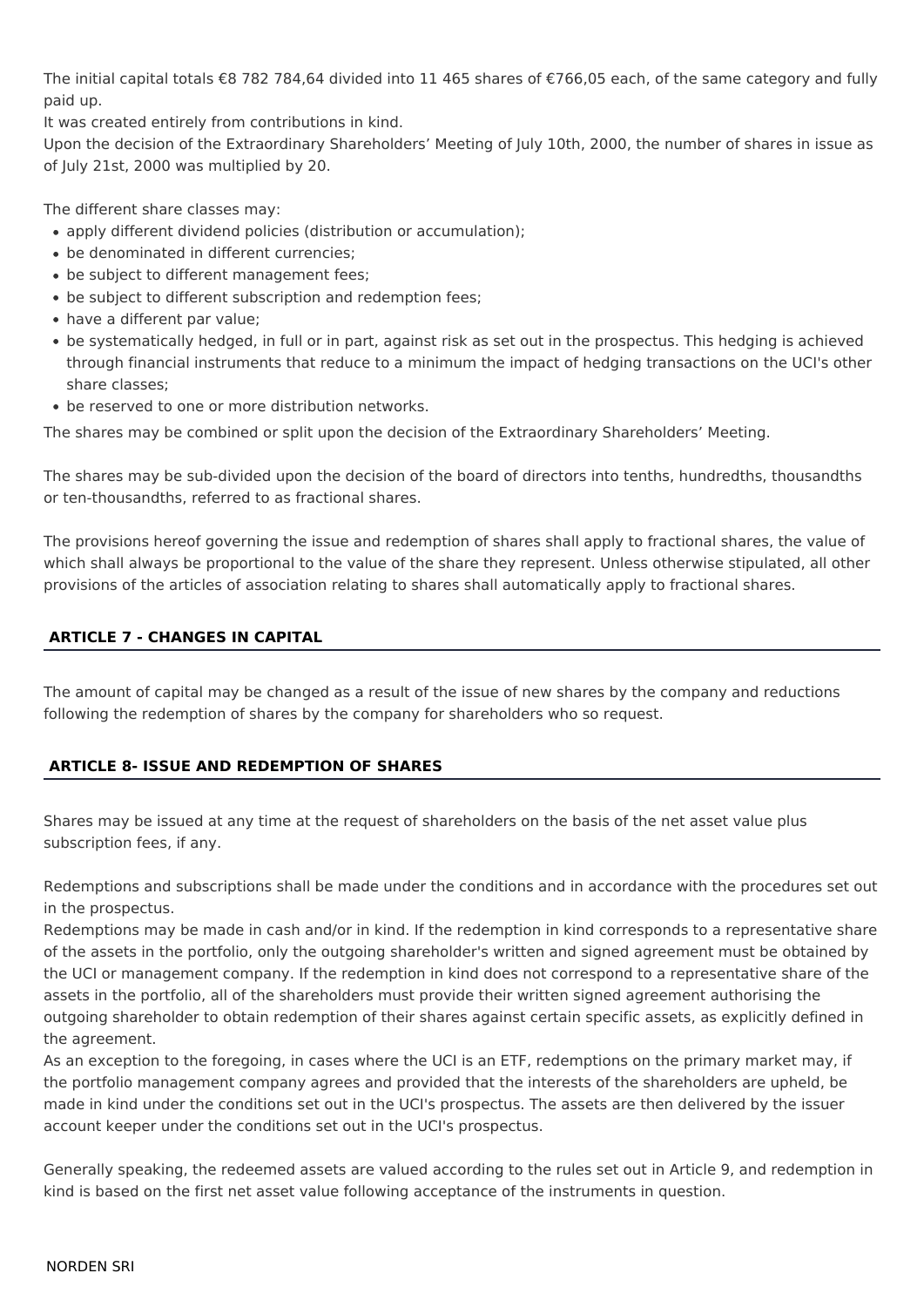All subscriptions to new shares must, under pain of being declared void, be fully paid up and the shares issued shall have the same dividend date as that of the existing shares on the issuance date.

Pursuant to Article L. 214-7-4 of the French Monetary and Financial Code, redemption by the company of its shares, and the issue of new shares, may be temporarily suspended by the board of directors in exceptional circumstances and if required in the interests of shareholders.

No shares may be redeemed if the net assets of the Sicav are less than the regulatory amount.

Minimum subscription conditions may apply, as set out in the prospectus.

The UCI may cease to issue shares on a temporary or permanent basis, in part or in full, pursuant to the provisions set out in the third paragraph of Article L. 214-7-4 of the French Monetary and Financial Code, in objective situations that warrant the closure of subscription such as cases where the maximum number of issued shares has been reached, the maximum amount of assets has been reached, or the subscription period has expired. If such partial or full closure is activated, the existing shareholders must be informed by all available means, including details of the threshold and objective situation that triggered the decision. In the case of partial closure, the existing shareholders must also be informed in detail of the methods by which they can continue to subscribe during this partial closure period. The shareholders must also be informed by all available means if the UCI or management company decide to discontinue the full or partial subscription closure period (when the activation threshold is no longer exceeded) or continue the closure period (change in the threshold or the objective situation that warranted implementation of the measure). Any change in the specified objective situation or in the activation threshold must always be in the interest of the shareholders. The existing shareholders must be informed by all means of the exact reasons for such changes.

# **ARTICLE 9 - CALCULATION OF NET ASSET VALUE**

The net asset value of the shares is calculated according to the valuation rules set out in the prospectus.

Further, if the shares are listed for trading, the exchange operator will calculate an instant indicative net asset value.

Contributions in kind may consist only of securities, stocks or contracts that are eligible to form the assets of UCITS; they are valued according to the valuation rules used to calculate the net asset value.

## **ARTICLE 10- FORM OF THE SHARES**

The shares may have the form of bearer or registered shares, as selected by the subscriber.

Pursuant to Article L. 211-4 of the French Monetary and Financial Code, the securities must be registered in accounts kept by the issuer or an authorised intermediary, as the case may be.

Holders' rights will be represented by an entry in an account their name:

- with the intermediary of their choice for bearer securities;
- with the issuer and, if they so wish, with the intermediary of their choice for registered securities.

The company may, at its own expense, request the name, nationality and address of the Sicav's shareholders, as well as the number of securities held by each of them, in accordance with Article L. 211-5 of the French Monetary and Financial Code.

## ARTICLE 11 - ADMISSION TO TRADING IN A REGULATED MARKET AND/OR A MULTILATERAL TRADING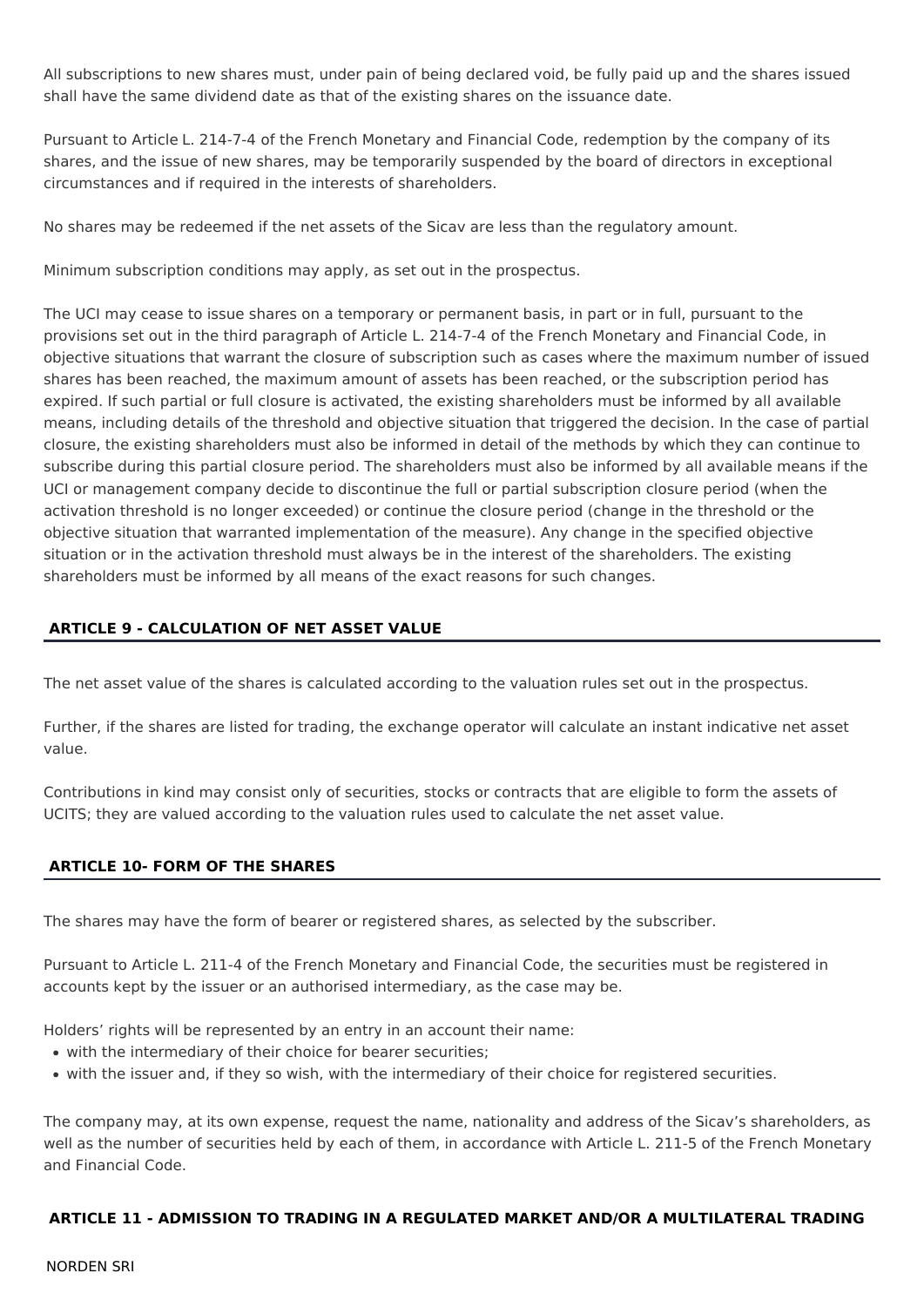The shares may be admitted to trading in a regulated market and/or a multilateral trading system, depending on the applicable regulations.

If the Sicav whose shares are admitted to trading in a regulated market, has an investment objective based on an index, it must have set up a system to ensure that its share price does not deviate significantly from its net asset value.

## **ARTICLE 12 - RIGHTS AND OBLIGATIONS ATTACHED TO THE SHARES**

Each share confers the right, in proportion to the fraction of the share capital represented, to a share in the ownership of the company's assets and of the company's profits.

The rights and duties attached to a share shall be transferred to any owner thereof.

Whenever the exercise of a right is conditional upon a certain number of shares being held and specifically in the case of a swap or consolidation of shares, holders of individual shares or of less than the required number of shares may only exercise such rights if they personally undertake to consolidate their holdings and, if applicable, to buy or sell the necessary quantity of shares.

# **ARTICLE 13 - INDIVISIBILITY OF SHARES**

All co-owners of shares or assignees are required to be represented with the company by a single person named by mutual agreement or, failing such agreement, appointed by the Chief Judge of the Commercial Court with jurisdiction for the registered offices.

Holders of fractional shares may consolidate their holdings. In this case, they must be represented as set out above, by a single person who shall perform, for each group, all of the rights attached to the ownership of the entire share.

In cases where beneficial ownership and bare ownership are separated, the division of voting rights at shareholders' meetings between the beneficial owner and the bare owner is left to the discretion of the parties concerned, who should inform the company accordingly.

#### Title III - Administration and management of the company

#### **ARTICLE 14 - ADMINISTRATION**

The company is administered by a board of directors with at least three and no more than 18 members, appointed by the shareholders' meeting.

During the life of the company, the directors shall be appointed or re-appointed by the ordinary shareholders' meeting.

The directors of the company may be natural persons or legal entities. In the case of a legal entity, on appointment, they must designate a permanent representative who is subject to the same conditions and obligations and bears the same civil and criminal liability as if they themselves were a member of the board of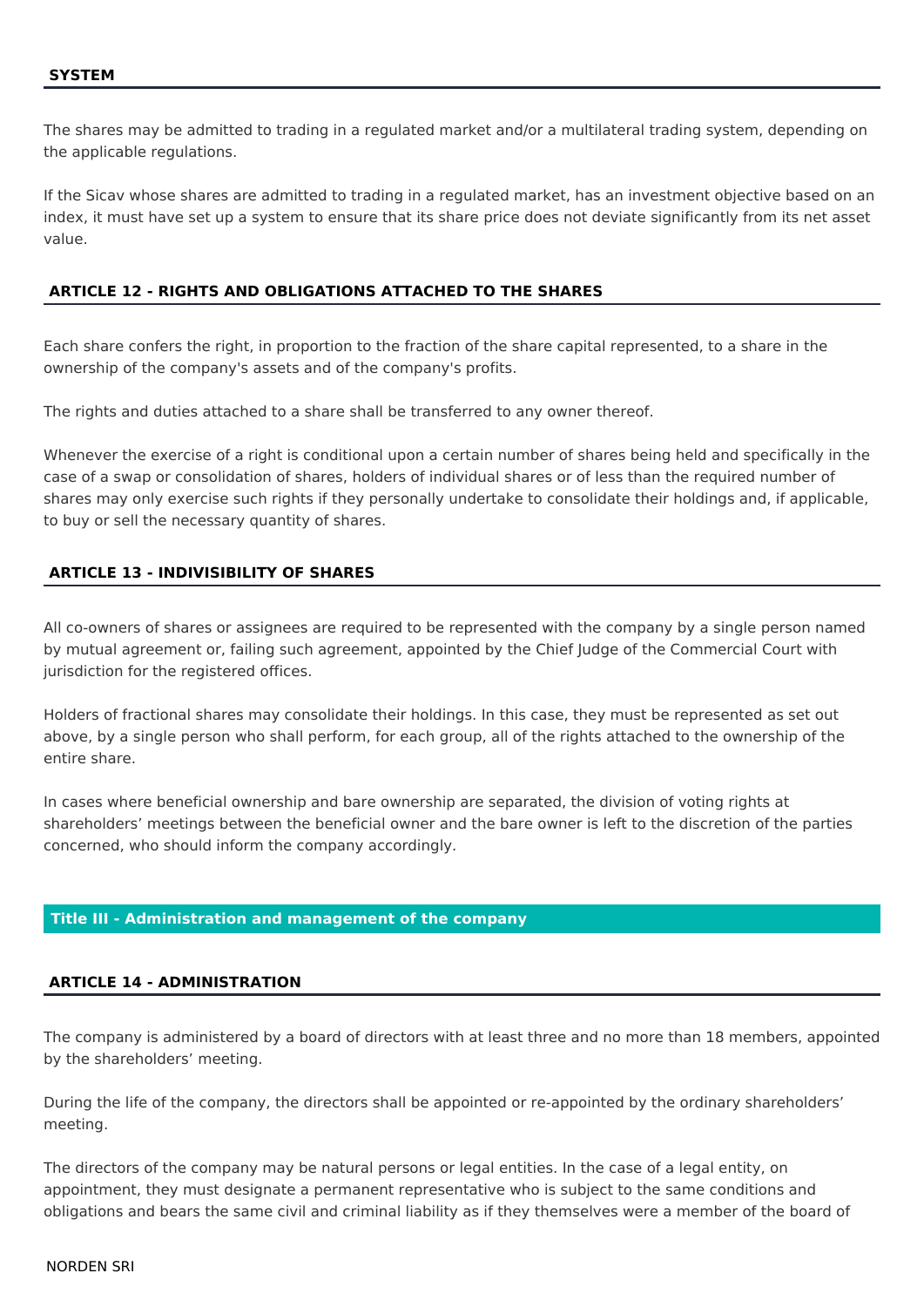directors, without prejudice to the liability of the legal entity they represent.

This permanent mandate is given for the duration of the legal entity's own mandate. If the legal entity terminates the appointment of its representative, it must notify the Sicav immediately by registered mail and also inform the Sicav of the identity of its new permanent representative. The same shall apply in the event of the death, resignation or extended impediment of the permanent representative.

# ARTICLE 15 - TERM OF OFFICE OF DIRECTORS -REPLACEMENT OF THE BOARD

Subject to the provisions of the final paragraph of this article, the directors' term of office is three years for initial directors and up to six years for subsequent directors, with each year being understood as the period between two consecutive annual shareholders' meetings.

If one or more directors' seats become vacant between two shareholders' meetings as a result of death or resignation, the board of directors may make interim appointments.

A director appointed by the board on an interim basis to replace another shall remain in office only for the remaining term of office of his predecessor. This appointment shall be subject to ratification at the next shareholders' meeting.

All directors shall be eligible for re-election. They may be dismissed at any time by the ordinary shareholders' meeting.

Each director's term of office shall expire at the close of the ordinary shareholders' meeting called to approve the financial statements for the past financial year and held in the year during which the director's term of office expires, it being understood that, if the meeting is not held in that year, the term of office of the director concerned shall expire on December 31stof the same year, subject to the exceptions hereafter.

All directors may be appointed for a term of less than six years where necessary to ensure that changes are made as regularly as possible and that all members have changed by the end of each six-year period. This is notably the case if the number of directors is increased or decreased and the renewal frequency has been affected.

Where the number of members of the board of directors falls below the legal minimum, the remaining member or members must immediately call an ordinary shareholders' meeting in order to fill the vacant seats on the board.

The age limit for members of the board of directors is set at 90. Nevertheless, directors older that this age limit may in exceptional cases have their mandate renewed for a period of six years; no more than three directors may be renewed under these conditions.

The board of directors may be renewed by rotation.

In the event of the resignation or death of a director, and where the number of directors still in office is equal to or greater than the statutory minimum, the board may appoint a temporary replacement for the remaining term of office.

## **ARTICLE 16 - BUREAU OF THE BOARD**

The board shall elect a chairman from among its members for a term determined by it, but which may not exceed the chairman's term of office as a director. The chairman must be an individual.

The chairman of the board of directors shall organise and direct the board's activities, and shall report on these to the shareholders' meeting. The chairman shall oversee the smooth operation of the company's management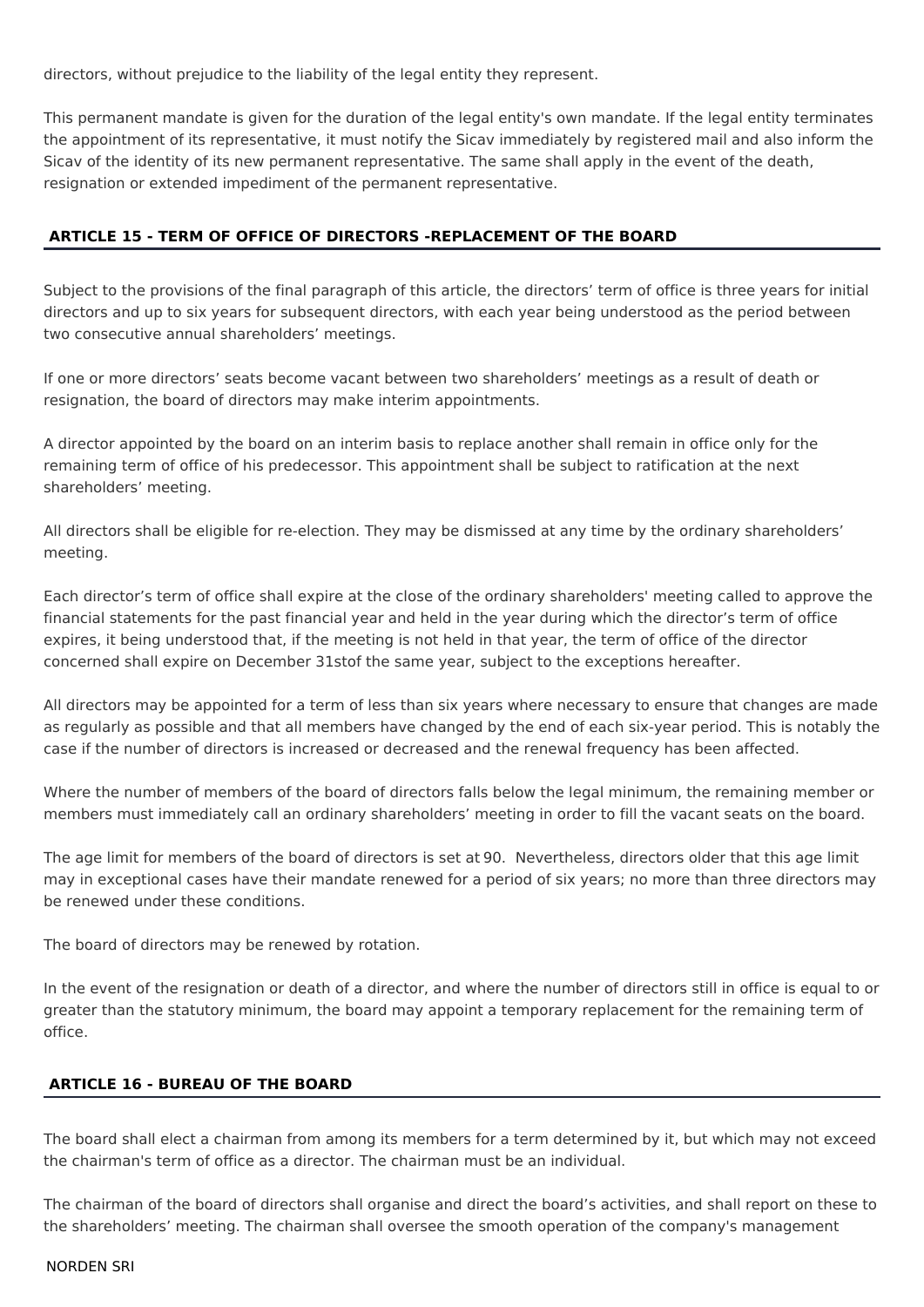bodies and in particular shall ensure that the directors are capable of fulfilling their duties.

If he considers it appropriate, he shall also appoint a vice- chairman and may also choose a secretary, who need not be member of the board.

In the event of the temporary incapacity or death of the chairman, the board of directors may agree to delegate the chairman's functions to a director.

## **ARTICLE 17- BOARD MEETINGS AND DELIBERATIONS**

The board of directors shall meet when convened by the chairman, as often as the company's interests require, either at the registered offices or at any other location indicated in the notice of meeting.

Whenever the board has not met for more than two months, at least one-third of its members may ask the chairman to convene a meeting based on a specific agenda. The chief executive officer may also ask the chairman to convene a board of directors' meeting to deal with a specific agenda. The chairman is bound by such a request.

Company bylaws may determine, in accordance with legal and regulatory provisions, the conditions for organising meetings of the board of directors, which except when held for the adoption of resolutions that are expressly excluded from this option under the French Commercial Code, may take place via video-conference.

Invitations may be sent to the directors by post or verbally.

A quorum of at least half the members is required in order for decisions to be valid. Decisions are adopted by a majority vote of members present or represented. Each director holds one vote. In the case of a split-vote, the chairman has the casting vote.

Where video-conferencing is permitted, the company's bylaws may stipulate, in accordance with the regulations in force, that directors participating in a board of directors' meeting via video-conference are deemed present for the purpose of quorum and majority calculations.

## **ARTICLE 18 - MINUTES**

Minutes are written up and copies or excerpts of decisions are issued and certified as required by law.

## **ARTICLE 19- POWERS OF THE BOARD OF DIRECTORS**

The board of directors steers the company's activity and oversees correct execution. Within the limits of the corporate object and subject to the powers expressly granted by law to shareholders' meetings, the board shall consider any issue that affects the proper operation of the company and settle any matters concerning the company through its decisions

The board of directors shall carry out such controls and audits that it considers appropriate. The chairman or the chief executive officer is required to provide each director with all documents and information needed to perform his or her duties

A director may authorise another director to represent him at a meeting of the board of directors under the conditions established by law. Each director shall have only one such power of attorney during a single session.

The provisions set out above shall apply to permanent representatives of directors who are legal entities.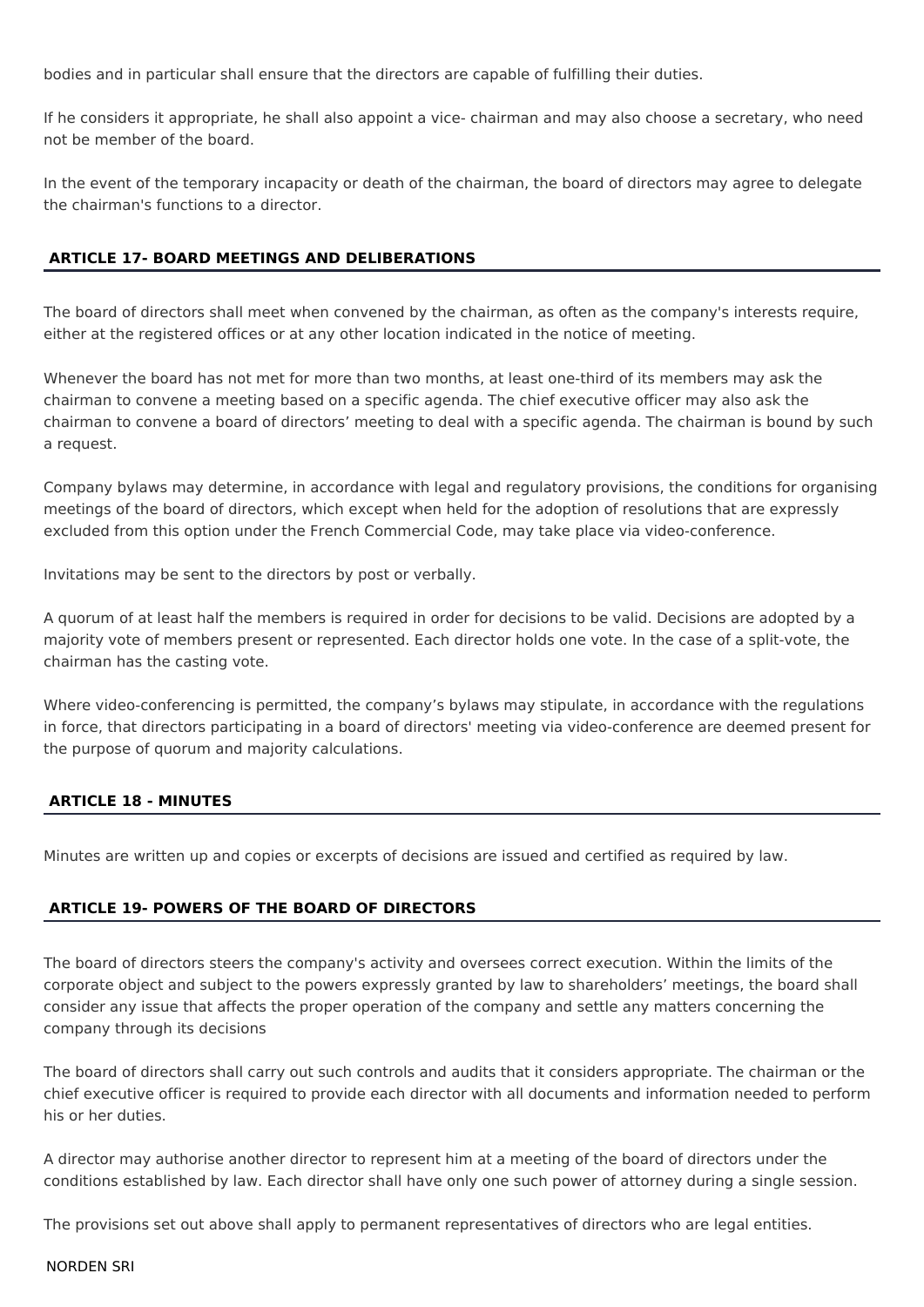## **ARTICLE 20 - EXECUTIVE MANAGEMENT - NON-VOTING BOARD MEMBERS**

The executive management of the company shall be the responsibility of the chairman of the board of directors or of another natural person appointed by the board of directors and holding the title of chief executive officer.

The choice of these two methods shall be made in accordance with the terms of these articles of association by the board of directors for a term that shall run until the expiry of the functions of the current chairman of the board of directors. Shareholders and third parties shall be informed of this choice under the conditions defined by the applicable legislative and regulatory provisions.

Based on the board of directors' choice as stipulated above, the company will be managed by either the chairman or a chief executive officer.

When the board of directors decides to separate the functions of chairman and chief executive officer, it shall appoint a chief executive officer and shall decide on his/her term of office.

If the chairman of the board of directors assumes responsibility for the executive management of the company. the following provisions regarding the chief executive officer shall apply.

Subject to the powers expressly attributed by law to shareholders' meetings as well as those specifically reserved by law to the board of directors, and within the limits of the corporate purpose, the chief executive officer is vested with the broadest powers to act in all circumstances on behalf of the company. He shall exercise these powers within the limits of the corporate object and subject to the powers expressly attributed by law to shareholders' meetings and the board of directors. He shall represent the company in its dealings with third parties.

The chief executive officer may authorise any partial delegation of his powers to any person of his choice.

The chief executive officer may have his/her appointment revoked at any time by the board of directors.

At the request of the chief executive officer, the board of directors may appoint up to five deputy chief executive officers to assist the chief executive officer. Deputy chief executive officers may be removed from office at any time by the board upon the recommendation of the chief executive officer.

In agreement with the chief executive officer, the board shall determine the scope and duration of the powers delegated to deputy chief executive officers.

Such powers may include a right of partial delegation. If the chief executive officer resigns or is dismissed or is unable to perform his duties, the deputies shall retain their powers and positions, unless the board decides otherwise, until the appointment of a new chief executive officer.

Deputy chief executive officers shall have the same powers vis-à-vis third parties as the chief executive officer.

The age limit of the chief executive officer and deputy chief executive officers is set at 90.

The shareholders' meeting may appoint one or more non-voting board members.

The term of office for non-voting board members shall be a maximum of six years. It shall expire at the close of the ordinary shareholders' meeting called to approve the financial statements for the past financial year and held in the year during which the non-voting board members' term of office expires.

Non-voting board members may be re-elected at any time without limitation; they may be removed from office at any time upon the decision of the shareholders' meeting.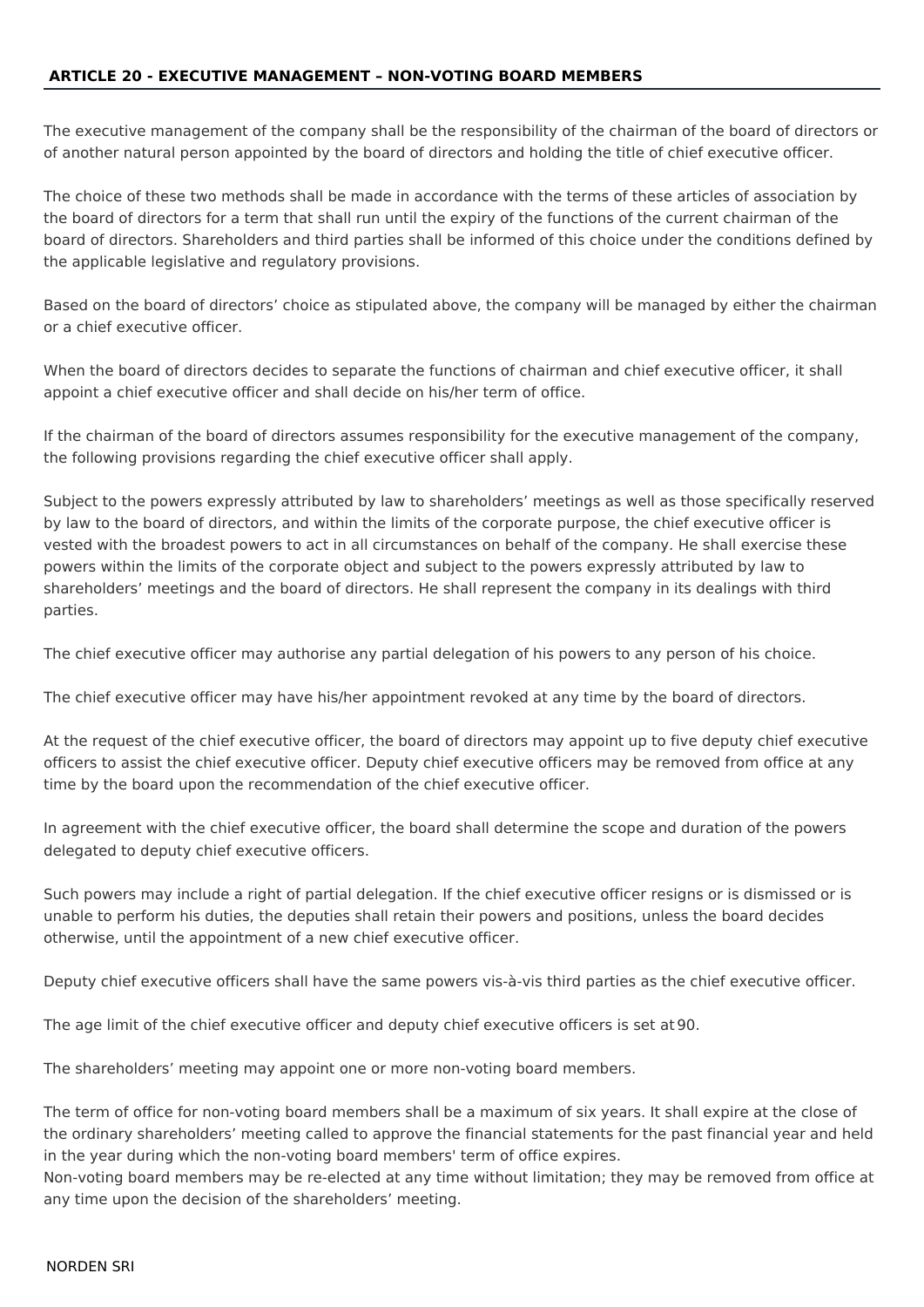In the event of the death or resignation of one or more non-voting board members, the board of directors may coopt their successor(s), this provisional appointment being subject to ratification at the next shareholders' meeting.

Non-voting board members are responsible for ensuring the strict enforcement of the articles of association. They attend the board of directors meetings and hold a consultative role. They examine statements of assets and liabilities and the annual financial statements and offer their comments on these matters to the shareholders' meetings when they consider it appropriate to do so. Remuneration of non-voting board members is decided upon by the board.

# **ARTICLE 21 - BOARD ALLOCATIONS AND REMUNERATION**

Directors may be allocated an annual lump sum for attendance at board meetings, the amount of which shall be determined by the ordinary shareholders' meeting. This amount, which shall be charged to overheads, shall remain unchanged until further decision.

The board shall divide this remuneration among its members as it sees fit.

The chairman's and the chief and deputy chief executive officer(s)' remuneration, as well as any non-voting board members' fees, shall be set by the board of directors. Remuneration may be fixed or both fixed and variable.

The board of directors may also allocate special payments for tasks and duties assigned to directors; any such payments will be charged to operating expenses and subject to the approval of the ordinary shareholders' meeting.

No other permanent or other type of remuneration may be allocated to the directors unless they hold an employment contract with the company under the conditions set out by law.

## **ARTICLE 22 - CUSTODIAN**

The custodian is appointed by the board of directors.

The custodian performs the tasks for which it is responsible under applicable laws and regulations as well as those assigned to it contractually by the Fund or the management company.

In particular, the custodian must ensure that the decisions of the management company are lawful. It shall take any protective measures it considers appropriate.

In the event of a dispute with the management company, it shall inform the AMF.

## **ARTICLE 23 - PROSPECTUS**

The board of directors or, where the Sicay has delegated full responsibility for management, the management company, has all necessary powers to make, as needed, any amendments to the prospectus to ensure the proper management of the company, pursuant to the legislative and regulatory provisions specific to Sicavs.

## **Title IV - Statutory auditors**

#### **ARTICLE 24 - APPOINTMENT - POWERS - REMUNERATION**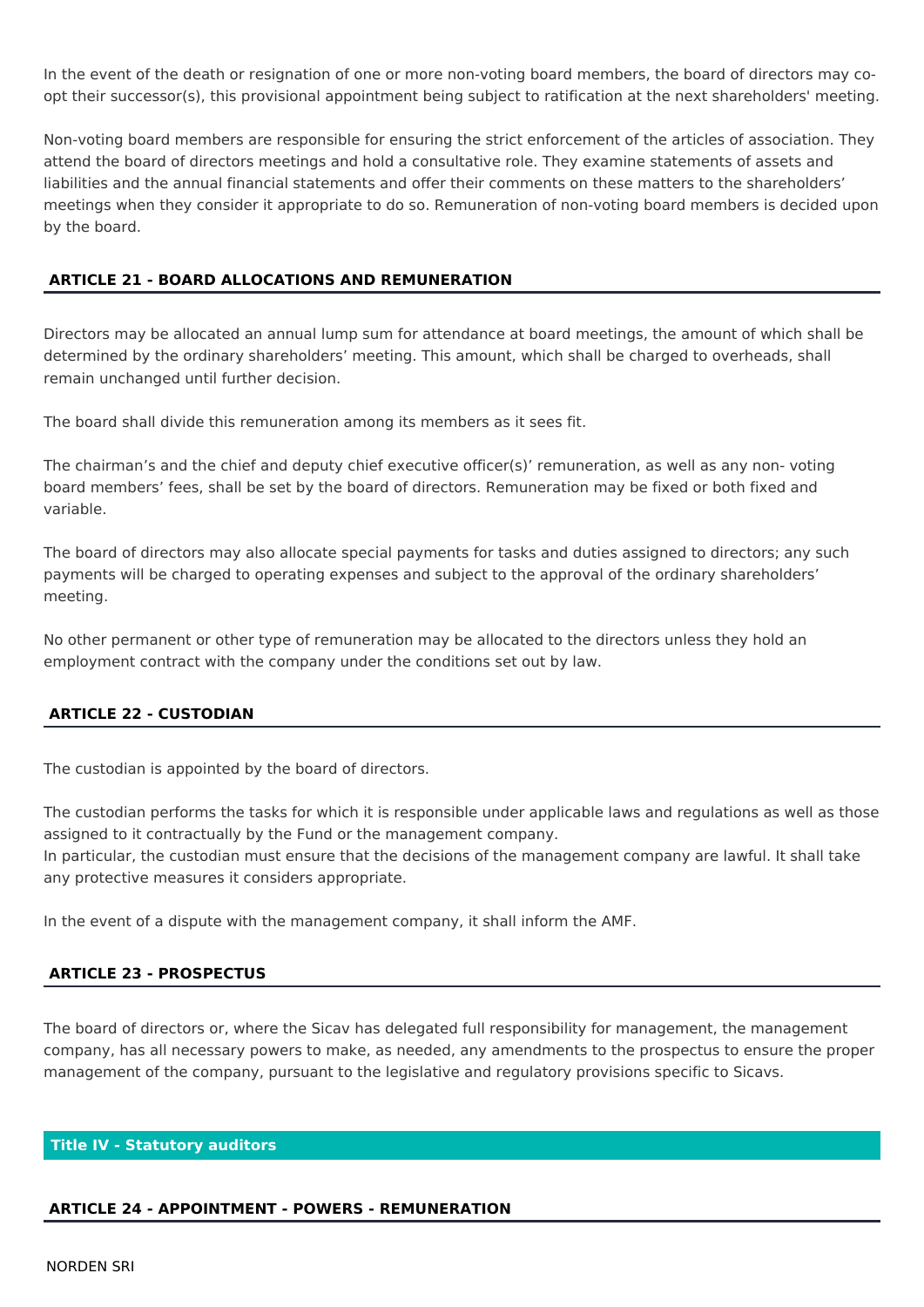The statutory auditor is appointed by the board of directors for a term of six financial years, following AMF approval, from among persons authorised to perform such duties in commercial companies.

The statutory auditor shall certify that the financial statements give a true and fair view of the company.

The statutory auditor's term may be renewed.

The statutory auditor has a duty to report promptly to the AMF any fact or decision concerning the Fund of which he has become aware in the course of his duties and which is liable to:

1. Constitute a breach of the laws or regulations that apply to that body that is likely to have a significant impact on its financial situation, profits or assets;

- 2. Affect the conditions or the continuity of its operations;
- Lead to the expression of reservations or the refusal to certify the financial statements.  $3.$

The statutory auditor shall oversee the valuation of assets and the calculation of exchange ratios used in the event of a conversion, merger or split.

The statutory auditor shall assess any contribution in kind under his own responsibility.

He shall verify the accuracy of the composition of assets and other information prior to publication.

The statutory auditor's fees shall be set by mutual agreement between the statutory auditor and the SICAV's board of directors, on the basis of a work schedule setting out the procedures deemed necessary.

The statutory auditor shall certify the positions used as the basis for the distribution of interim dividends.

## **Title V - Shareholder's meetings**

## **ARTICLE 25 - SHAREHOLDER'S MEETINGS**

Shareholders' meetings shall be convened and shall deliberate under the conditions provided for by law.

The annual shareholders' meeting, which must approve the company's financial statements, must be held within four months of the close of the financial year.

Meetings shall be held either at the registered offices or at any other location specified in the notice of meeting.

Each shareholder may participate in the Shareholders' Meetings, either in a personal capacity or by appointing another person as proxy, subject to proof of identity and share ownership either in the form of registration in the registered share accounts held by the company or of registration in the bearer securities registry, at the places specified in the notice of meeting; these formalities must be completed two days before the meeting date.

A shareholder may be represented at a meeting in accordance with Article L. 225-106 of the French Commercial Code.

A shareholder may also vote by correspondence under the conditions set out in the regulations in force.

Shareholders' meetings shall be chaired by the chairman of the board of directors or, in his absence, by a vicechairman or a director appointed by the board for that purpose. Failing this, the shareholders' meeting shall elect the chairman itself.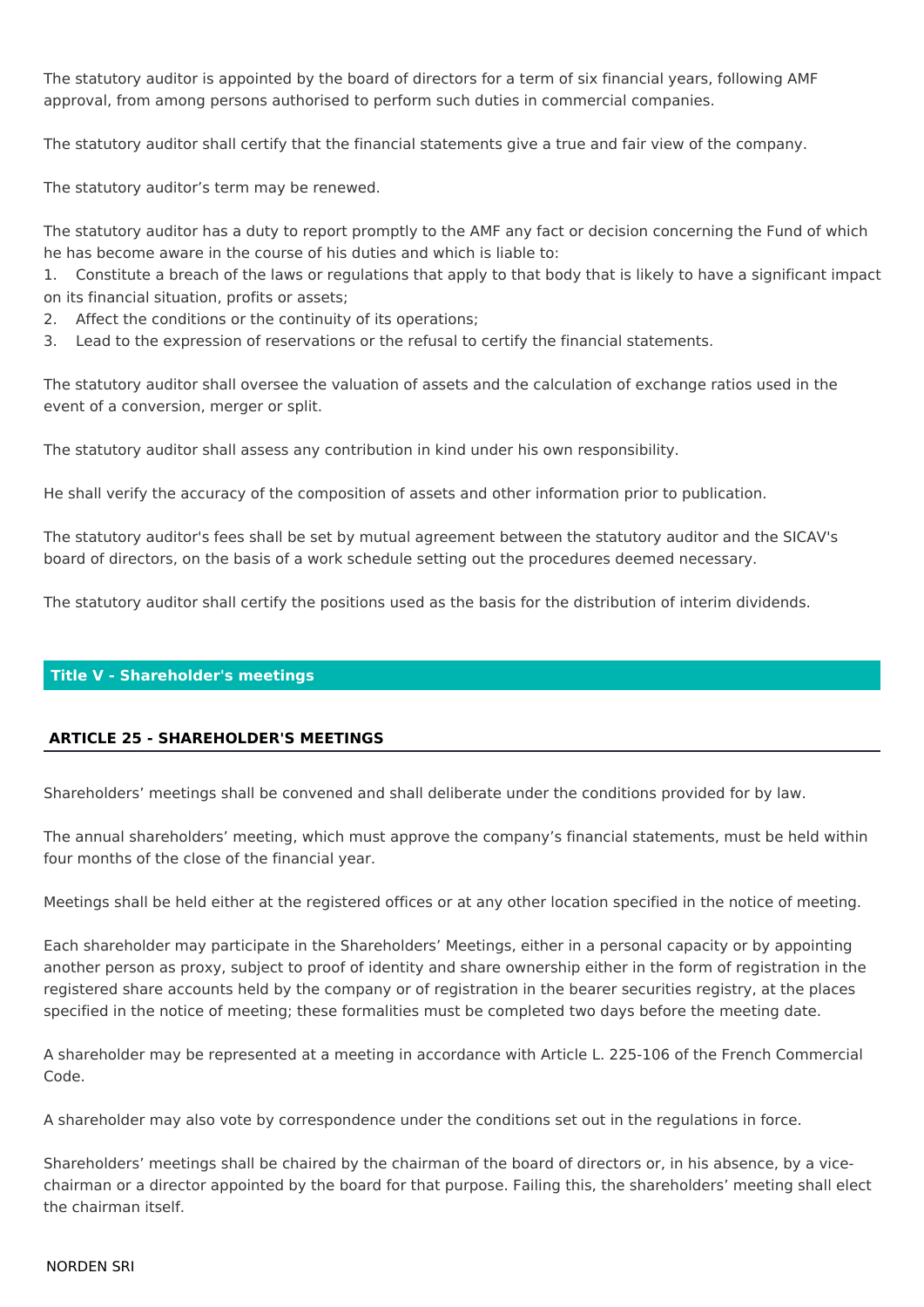Minutes of meetings shall be written up and copies certified and issued as required by law.

#### **Title VI - Annual financial statements**

#### **ARTICLE 26 - FINANCIAL YEAR**

The company's financial year begins on the day after the last trading day in Paris in March and ends on the last trading day in Paris of the same month in the following year.

However, by way of exception, the first financial year shall include all operations carried out since the inception date until March 31st, 1996.

#### **ARTICLE 27 - ALLOCATION OF DISTRIBUTABLE INCOME**

Distributable income consists of:

1) net income plus retained earnings, plus or minus the balance of the revenue adjustment account. Net income for the financial year is equal to the amount of interest, arrears, dividends, bonuses and prizes, directors' fees and all income generated by the securities that make up the UCI's portfolio, plus income generated by temporary cash holdings and minus management fees and borrowing costs.

2) realised capital gains, net of charges, minus realised capital losses, net of charges, recognised for the financial year, plus any net capital gains of the same kind recognised over previous years that have not been distributed or accumulated, plus or minus the balance of the capital gains adjustment account.

The amounts referred to in 1) and 2) may be accumulated and/or distributed and/or retained independently of each other, in whole or in part.

Details of the relevant process are provided in the prospectus under the section entitled "Allocation of distributable income".

#### **Title VII- Extension -Dissolution -Liquidation**

#### **ARTICLE 28 - EXTENSION OR EARLY DISSOLUTION**

The board of directors may, at any time and for any reason, recommend the extension, early dissolution or liquidation of the Sicav to an extraordinary shareholders' meeting.

This issue of new shares and the redemption by the Sicav of shares for shareholders who so request shall cease on the date of publication of the notice of the shareholders' meeting at which a resolution for the early dissolution or liquidation of the company is considered, or at the end of the company's term.

#### **ARTICLE 29 - LIQUIDATION**

At the end of the term set by the articles of association or in the case of a resolution for early dissolution, the shareholders' meeting shall decide, on the recommendation of the board of directors, the method of liquidation